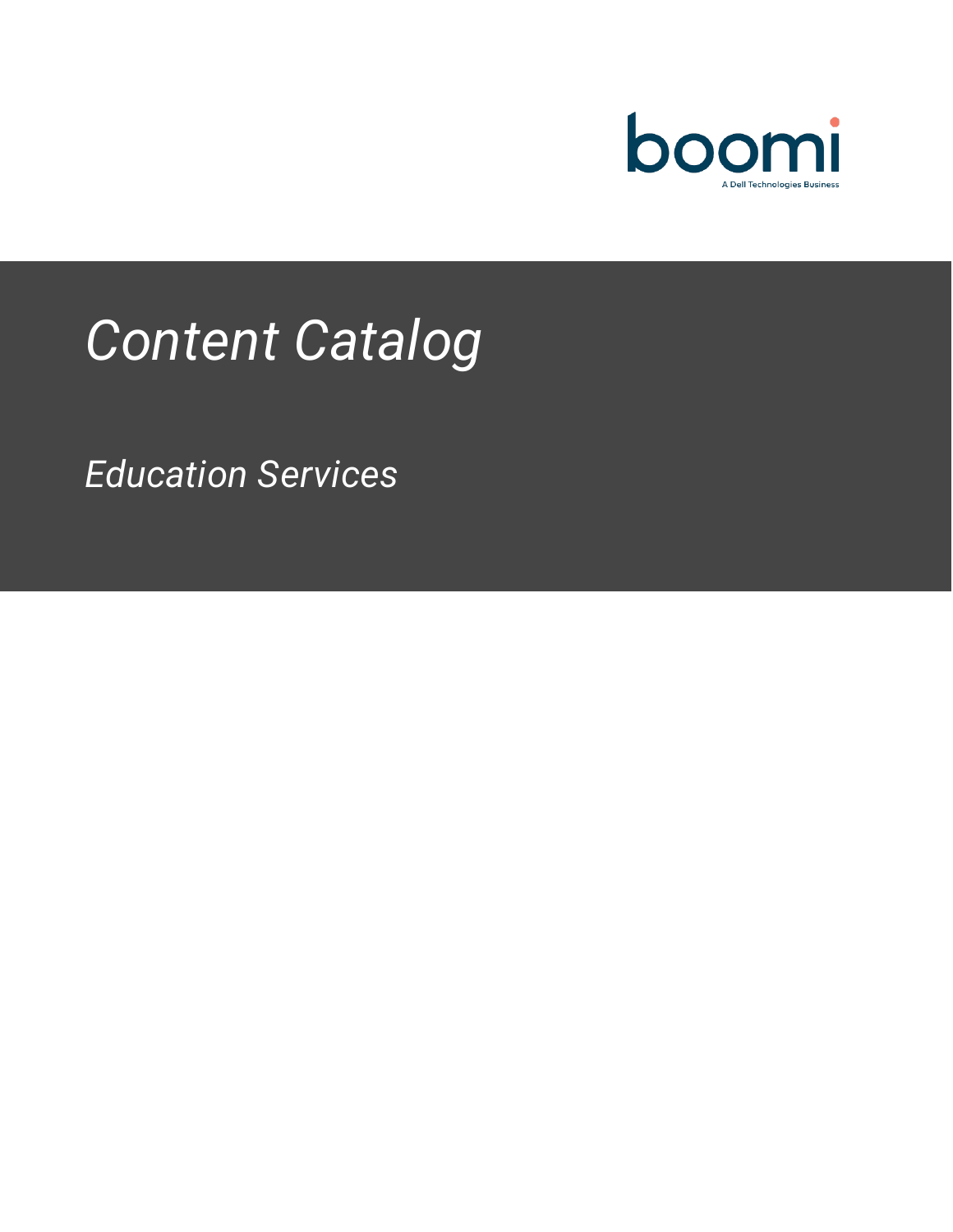### <span id="page-1-0"></span>**Copyrights and Trademarks**

This guide contains proprietary information protected by copyright and/or other legal grounds. The software described in this guide is furnished under a software license or nondisclosure agreement. This software may be used or copied only in accordance with the terms of the applicable agreement. No part of this guide may be reproduced or transmitted in any form or by any means, electronic or mechanical, including photocopying and recording for any purpose other than the purchaser's personal use without the written permission of Boomi, Inc. ("Dell Boomi").

The information in this document is provided in connection with Dell Boomi products. No license, express or implied, by estoppel or otherwise, to any intellectual property right is granted by this document or in connection with the sale of Dell Boomi products. EXCEPT AS SET FORTH IN THE TERMS AND CONDITIONS AS SPECIFIED IN THE LICENSE AGREEMENT FOR THIS PRODUCT, DELL BOOMI (TOGETHER WITH DELL INC. AND ITS DIRECT AND INDIRECT SUBSIDIARIES) ASSUMES NO LIABILITY WHATSOEVER AND DISCLAIMS ANY EXPRESS, IMPLIED OR STATUTORY WARRANTY RELATING TO ITS PRODUCTS INCLUDING, BUT NOT LIMITED TO, THE IMPLIED WARRANTY OF MERCHANTABILITY, FITNESS FOR A PARTICULAR PURPOSE, OR NON-INFRINGEMENT. IN NO EVENT SHALL DELL BE LIABLE FOR ANY DIRECT, INDIRECT, CONSEQUENTIAL, PUNITIVE, SPECIAL OR INCIDENTAL DAMAGES (INCLUDING, WITHOUT LIMITATION, DAMAGES FOR LOSS OF PROFITS, BUSINESS INTERRUPTION OR LOSS OF INFORMATION) ARISING OUT OF THE USE OR INABILITY TO USE THIS DOCUMENT, EVEN IF ANY OF THEM HAS BEEN ADVISED OF THE POSSIBILITY OF SUCH DAMAGES. Dell Boomi makes no representations or warranties with respect to the accuracy or completeness of the contents of this document and reserves the right to make changes to specifications and product descriptions at any time without notice. Dell Boomi does not make any commitment to update the information contained in this document.

If you have any questions regarding your potential use of this material, contact:

Boomi, Inc. Attn: LEGAL Dept. [legalnotices@dell.com](mailto:legalnotices@dell.com)

With a copy to:

Boomi, Inc., Legal Department, 1400 Liberty Ridge Drive, Chesterbrook, PA 19087

#### **Trademarks**

Copyright © 2021 Boomi, Inc. All rights reserved. Dell, the Dell logo, Dell Boomi, Boomi, AtomSphere, Atom, and AtomSphere Integration Cloud are trademarks of Dell Inc. and/or its subsidiaries in the United States and/or other countries. Other trademarks and trade names may be used in this document to refer to either the entities claiming the marks and names or their products.

#### Revision History

| <b>Publication Date</b> | Summary                                                            |
|-------------------------|--------------------------------------------------------------------|
| June 2020               | Initial version                                                    |
| <b>July 2020</b>        | Updated to include the new Associate EDI for X12 Course            |
| August 2020             | Updated to include API Design and API Management course separation |
| October 2020            | Updated Flow Essentials and included DCP Data Curation Roles       |
| November 2020           | Updated to include the Associate Administration course             |
| January 2021            | Updated to reflect Dec 2020 Quarterly updates                      |
| February 2021           | Updated for API Management Rise release timing change              |
| May 2021                | Updated for Flow Byte and DCP Data Consumer Roles                  |
| June2021                | Updated for Integration and API Byte                               |
| <b>July 2021</b>        | Updated for Flow and Boomi Integration Working Together Byte       |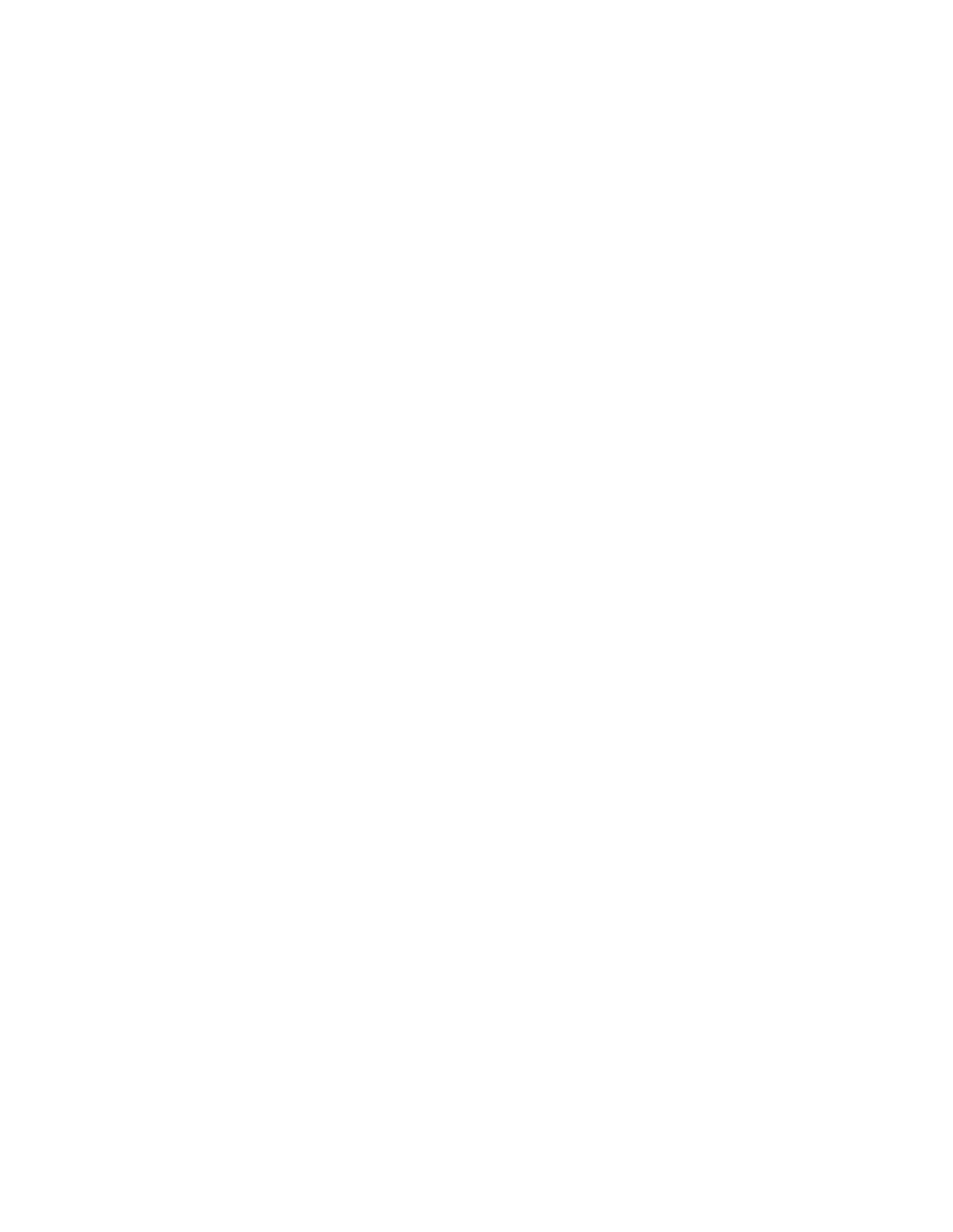## **Table of Contents**

| Data Catalog and Preparation: Intro to Boomi Data Catalog and Preparation20 |  |
|-----------------------------------------------------------------------------|--|
| Data Catalog and Preparation: Boomi Data Catalog and Prep Administrator21   |  |
|                                                                             |  |
|                                                                             |  |
|                                                                             |  |
|                                                                             |  |
|                                                                             |  |
|                                                                             |  |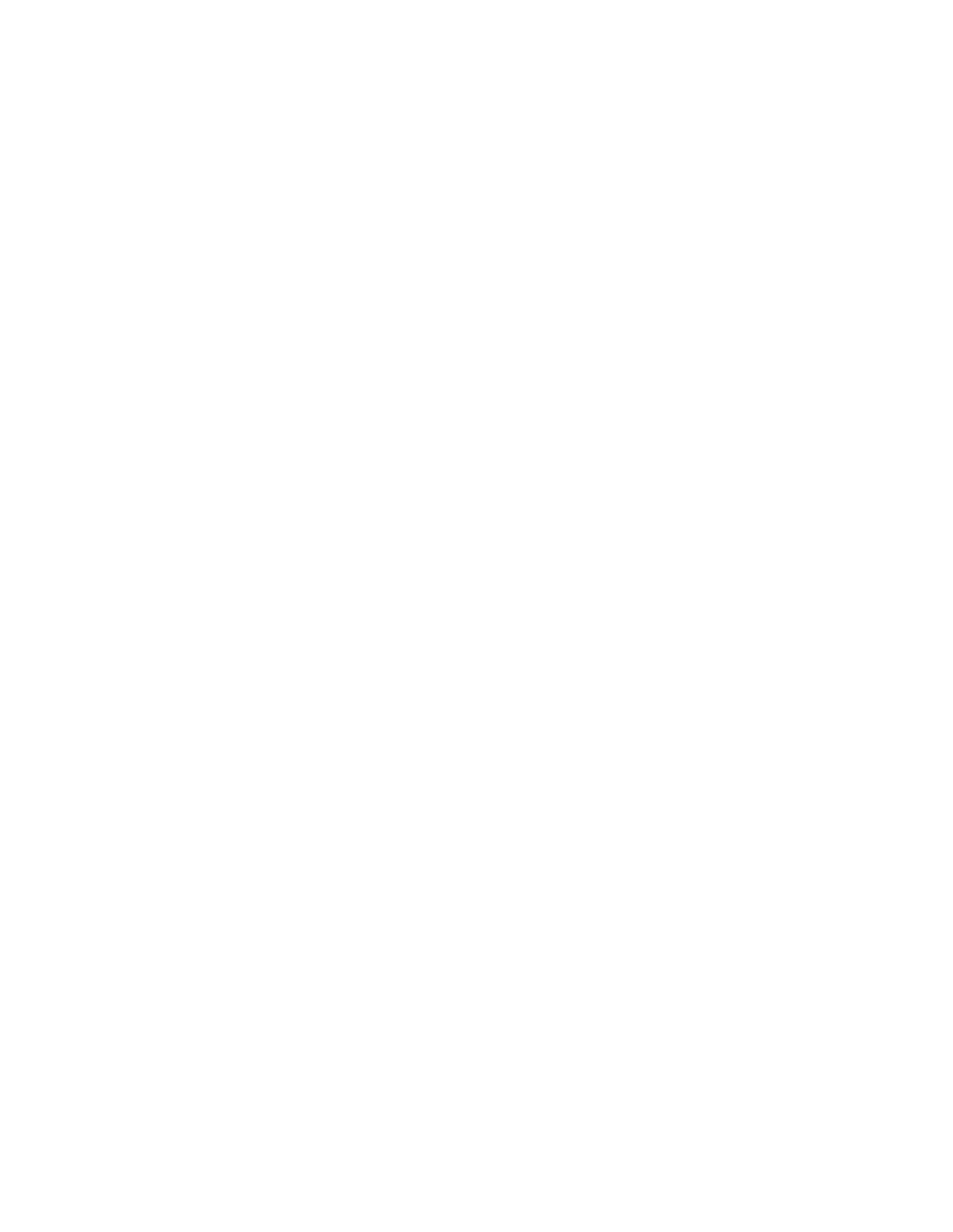### <span id="page-5-0"></span>**Boomi Essentials**

#### **Description**

Foundational training in our Shapes, UI, and information critical to understanding the power of Boomi Integration.

#### **Topics**

- Integration Walkthrough
- Introduction to Boomi Integration
- Disk and FTP Connectors
- Introduction to shapes: Map, Branch, Set Properties
- Connect to regional Production and Test Clouds
- Process Reporting
- Packaging and Deploying Processes
- Process Deactivation
- Help options

| <b>Delivery Method</b> | <b>Duration</b> |
|------------------------|-----------------|
| eLearning              | 2.5 hrs         |

#### **Required/Recommended Prerequisites**

• None

#### **Certifications/Badges**

• None

Click [here](https://train.boomi.com/#/online-courses/2304d0ac-b9fa-4c43-af4a-f2851285dfc2) to access the Boomi Essentials course.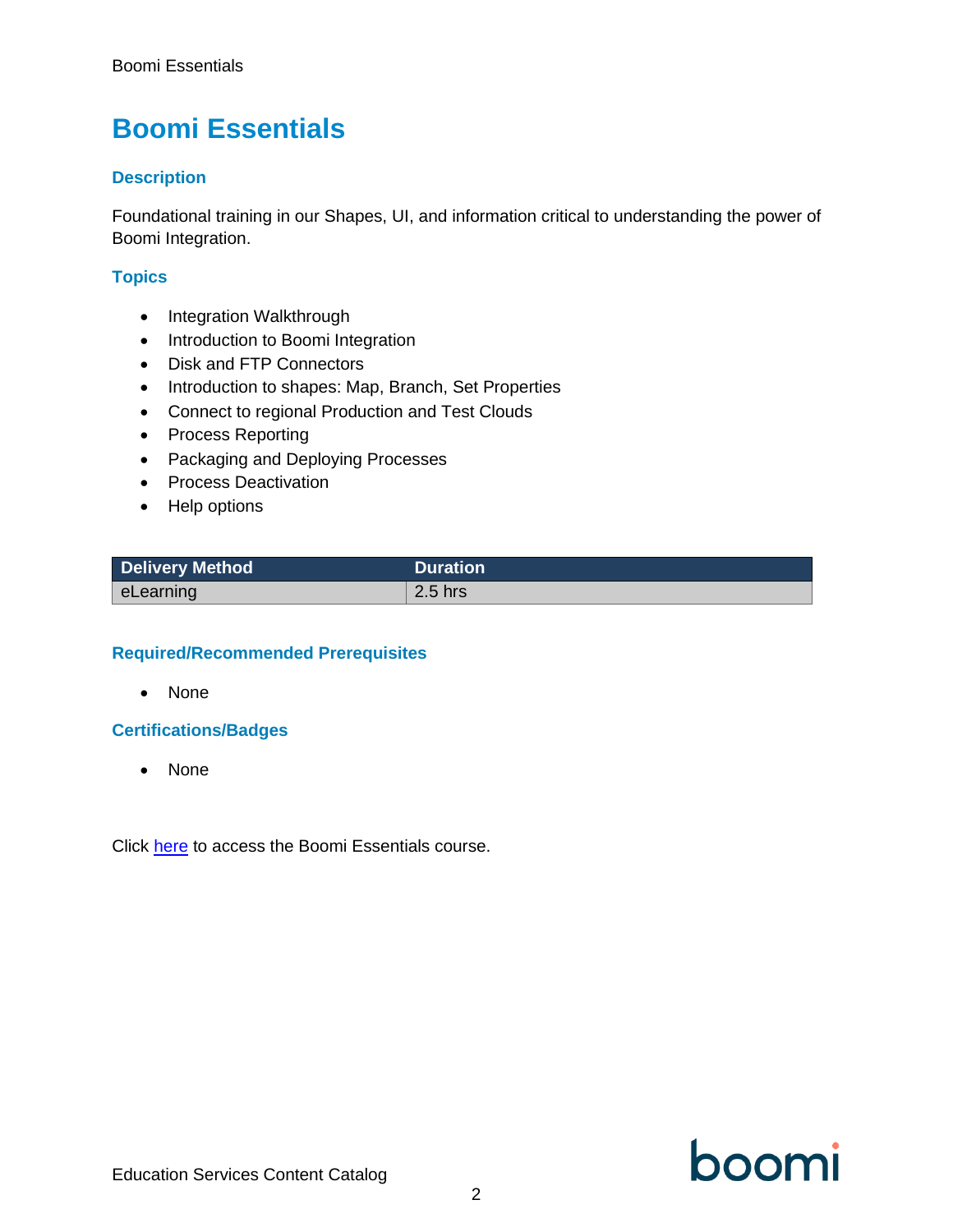### <span id="page-6-0"></span>**Integration: Associate Integration Developer**

#### **Description**

Training in SaaS integration, the development life cycle, document flow, document/process properties, and basic administration tools.

#### **Topics**

- Configuring connectors
- Working with test mode
- Configuring maps
- Updating the query operation
- Configuring the decision shape
- Salesforce connector
- Configure a mail connector
- Updating the database with a program command shape
- Administration Training for Developers
- Development life cycle
- Properties
- Document flow

| <b>Delivery Method</b>                   | <b>Duration</b> |
|------------------------------------------|-----------------|
| Instructor-Led Live In-Person or Virtual | $12$ hrs        |
| eLearning                                | 10 hrs          |

#### **Required Prerequisites**

• Boomi Essentials

#### **Certifications/Badges**

• Associate Integration Developer Certification

Click [here](https://train.boomi.com/#/online-courses/9fb18439-e317-456f-bcb7-7aff54676f4f) to access the Associate Integration Developer Course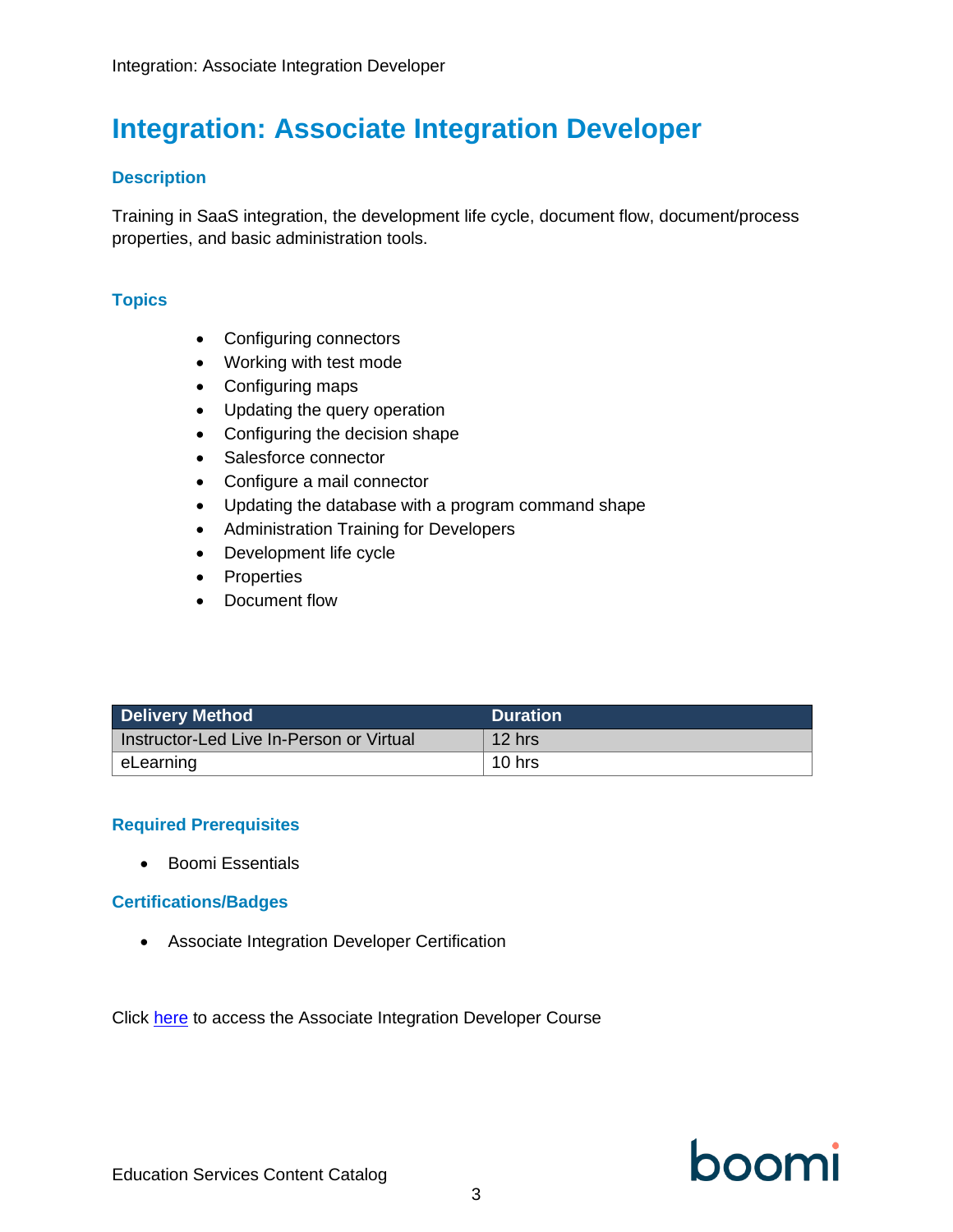### <span id="page-7-0"></span>**Integration: Professional Integration Developer**

#### **Description**

Training in web services, advanced feature/functionality and logic, document caching, and error handling. Includes event-based integration, recommended practices/techniques, and common integration scenarios.

#### **Topics**

- **Extensions.** Define certain configuration settings within your process, such as connection information, to be specified at a deployed time instead of build time.
- **REST.** Create a POST request for a generic RESTful web application using Boomi's HTTP Client Connector to send data in the request body.
- **SOAP.** Integrate with a web-based or on-premise application which exposes a SOAP web services interface.
- **Process Call.** Execute another process (sub-process/child) within a process (main process/parent).
- **Business Rules.** Implement advanced logic by using business rules to determine if a document should be accepted or rejected.
- **Document Caching.** Temporarily hold and index frequently used documents in the Atom while you perform multiple integrations between documents within an integration process.
- **Try/Catch.** Capture processor document level errors for documents that fail during execution.
- **Error Handling.** Learn about error handling tools and techniques in Boomi.
- **Web Services.** Learn how Boomi processes can listen for requests from clients in realtime through an embedded web server.

| <b>Delivery Method</b>                    | <b>Duration</b> |
|-------------------------------------------|-----------------|
| Live Instructor-Led in Person and Virtual | 6 hrs           |
| l eLearning                               | 4 hrs           |

#### **Required Prerequisites**

- Boomi Essentials
- Associate Integration Developer Course and Certification

#### **Certifications/Badges**

• Professional Integration Developer Certification

Click [here](https://train.boomi.com/#/online-courses/3862ed9f-9d3a-49a6-8d1b-38cf484373c2) to access the Professional Integration Developer Course.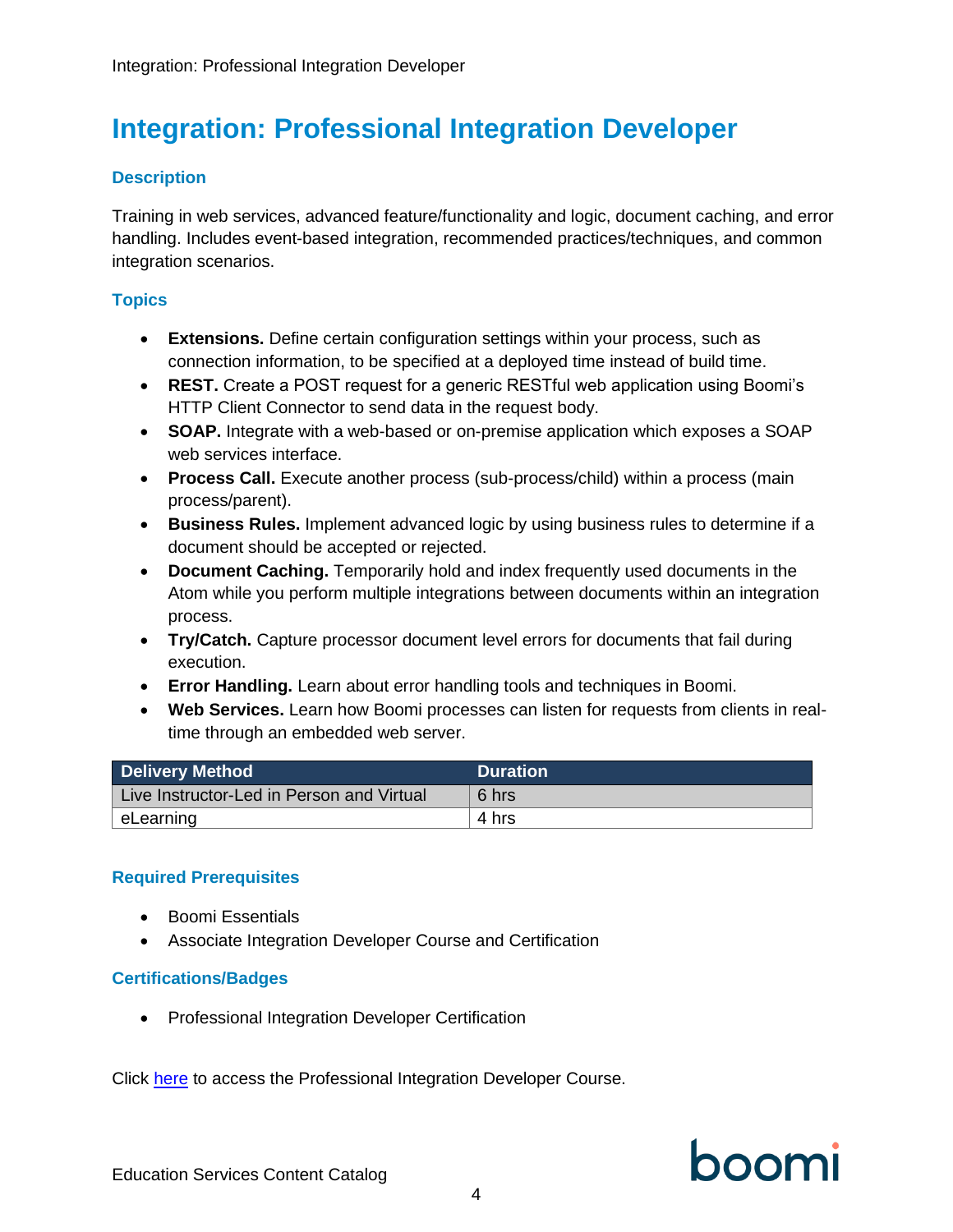### <span id="page-8-0"></span>**Integration: Associate Administration**

#### **Description**

Training in User Management, Licensing, Packaging, Deploying and Scheduling processes, Dashboards, Log files, Alerts, Environment Extensions, and Document Tracking.

#### **Topics**

- **Runtime Options and Environments**. Learn about the different runtime options and environments.
- **User Management.** Add, modify and remove a user as well as creating custom roles, environment roles, and folder permissions.
- **Password Policy Rules.** Understand the Boomi password policy and how to override it.
- **License Management.** Understand the different Boomi Editions, the default licenses, and how to increase your license count. Understand the difference between test and standard licenses.
- **Copy, Package, and Deploy.** Copy a process to explore Packaged Components and Deployment options.
- **Schedule.** Schedule a process and explore the retry and advanced options.
- **Process Reporting.** Examine the multiple methods to run a process and drill the output.
- **Process Deactivation.** Learn to stop a process, remove a deployment to regain licenses.
- **Dashboards.** Explore Boomi's Account, HTTP, and Real-time dashboards.
- **Email Alert Management.** Understand how to create email alerts for an account and the notifications created from the exception and notify shapes.
- **Extensions.** Learn how to define certain configuration settings within your process, such as connection information, to be specified at a deployed time instead of build time.
- **Document Tracking.** Understand the steps needed to add document tracking to your process.

| Delivery Method | <b>Duration</b> |
|-----------------|-----------------|
| eLearning       | 8 hrs           |

#### **Required Prerequisites**

• Boomi Essentials

#### **Certifications/Badges**

• Associate Administration Certification

Click [here](https://train.boomi.com/#/online-courses/8ce26244-60a8-492a-a2ab-ad6e63995e0b) to access the Associated Administration course.

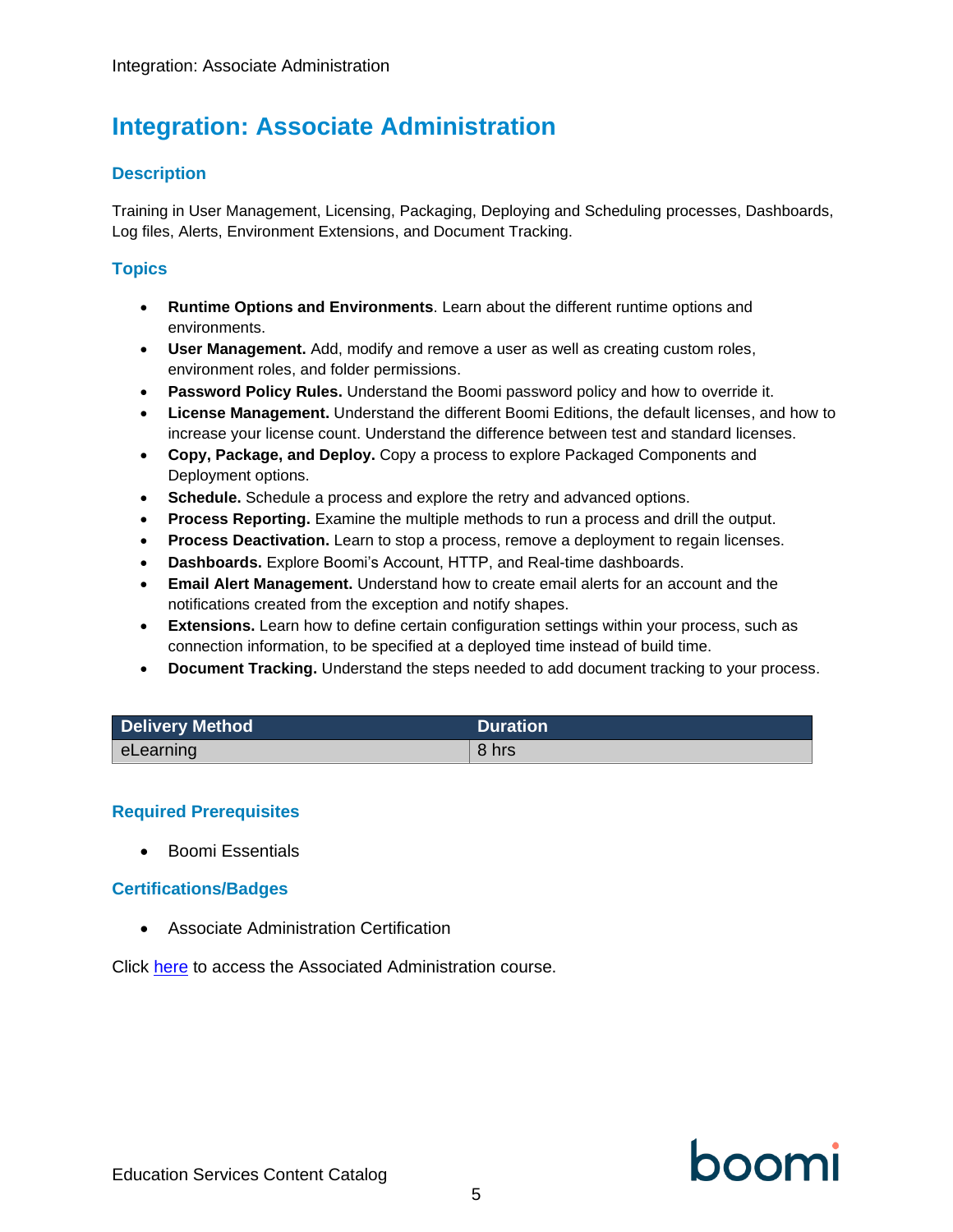### <span id="page-9-0"></span>**Integration: Administrator 2 - Linux**

### **Description**

Explore: Local Deployment and administration of Linux Atoms.

#### **Topics**

- Boomi Runtime Options
- Local Atom Runtime Installation
- Directories and File Logs
- Start, Stop and Restart Atom
- Release Control
- Purging
- Manage Local Runtimes
- Shared Web Server
- Single Sign-On (SSO)

| <b>Delivery Method</b> | <b>Duration</b> |
|------------------------|-----------------|
| eLearning              | $10$ hrs        |

#### **Required Prerequisites**

- Boomi Essentials
- Associate Administration Course and Certification

#### **Certifications/Badges**

• Professional Operations Administrator Certification for Linux

Click [here](https://train.boomi.com/#/online-courses/63df15d1-1629-411e-a14f-cbb53668c86d) to access the Administrator 2 – Linux course.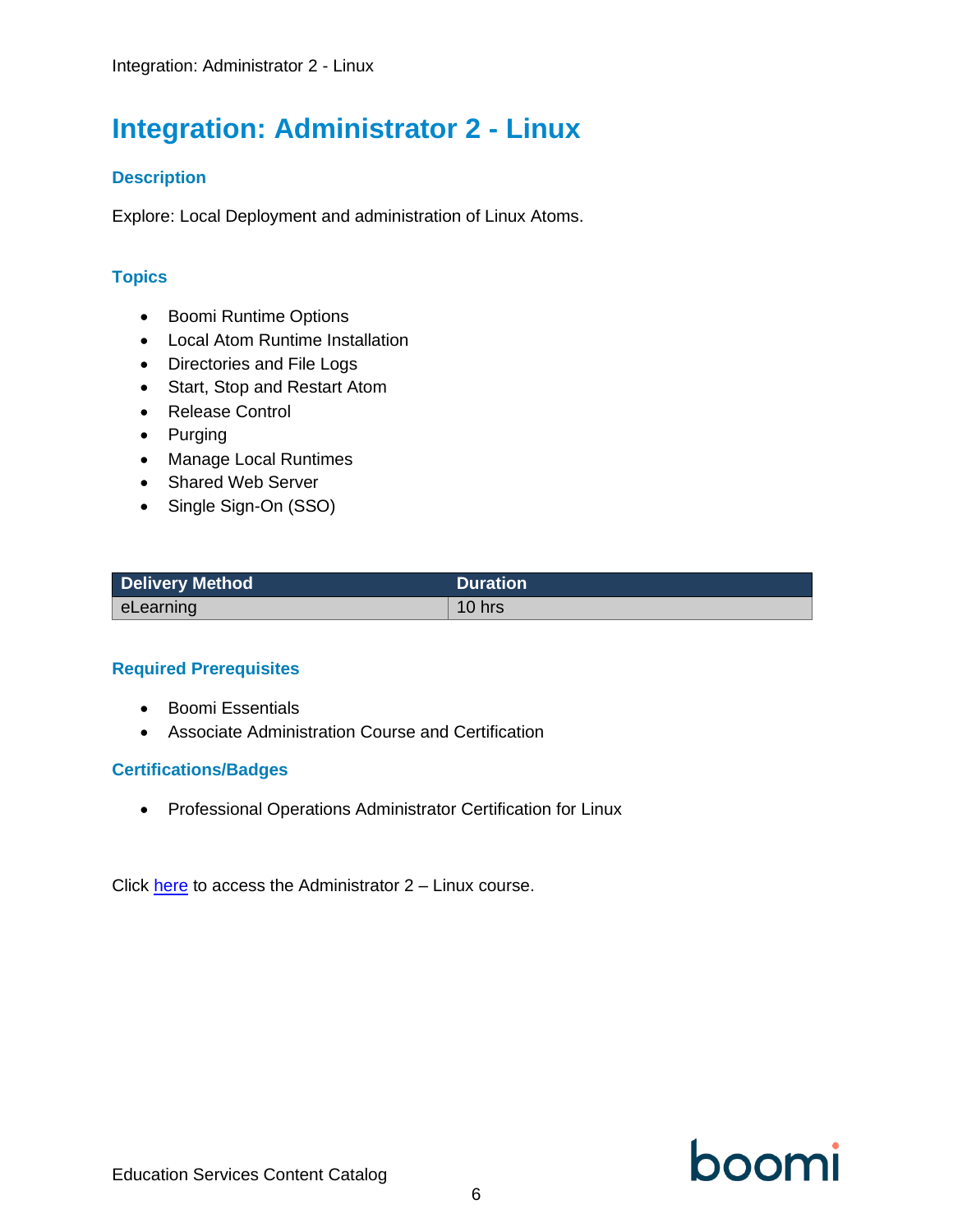### <span id="page-10-0"></span>**Integration: Administrator 2 - Windows**

#### **Description**

Explore: Local Deployment and administration of Windows Atoms and Molecules.

#### **Topics**

- Boomi Runtime Options
- Local Atom Runtime Installation
- Directories and Log Files
- Start, Stop and Restart Atom
- Purging
- Release Control
- Manage Local Runtimes
- Shared Web Server
- Single Sign-On (SSO)

| <b>Delivery Method</b> | <b>Duration</b> |
|------------------------|-----------------|
| ∣ eLearning            | $10$ hrs        |

#### **Required Prerequisites**

- Boomi Essentials
- Associate Administration Course and Certification

#### **Certifications/Badges**

• Professional Operations Administrator Certification for Windows

Click [here](https://train.boomi.com/#/online-courses/50e52e0f-27ce-440e-a4b8-0b849a8f2322) to access the Administrator  $2 -$  Windows course.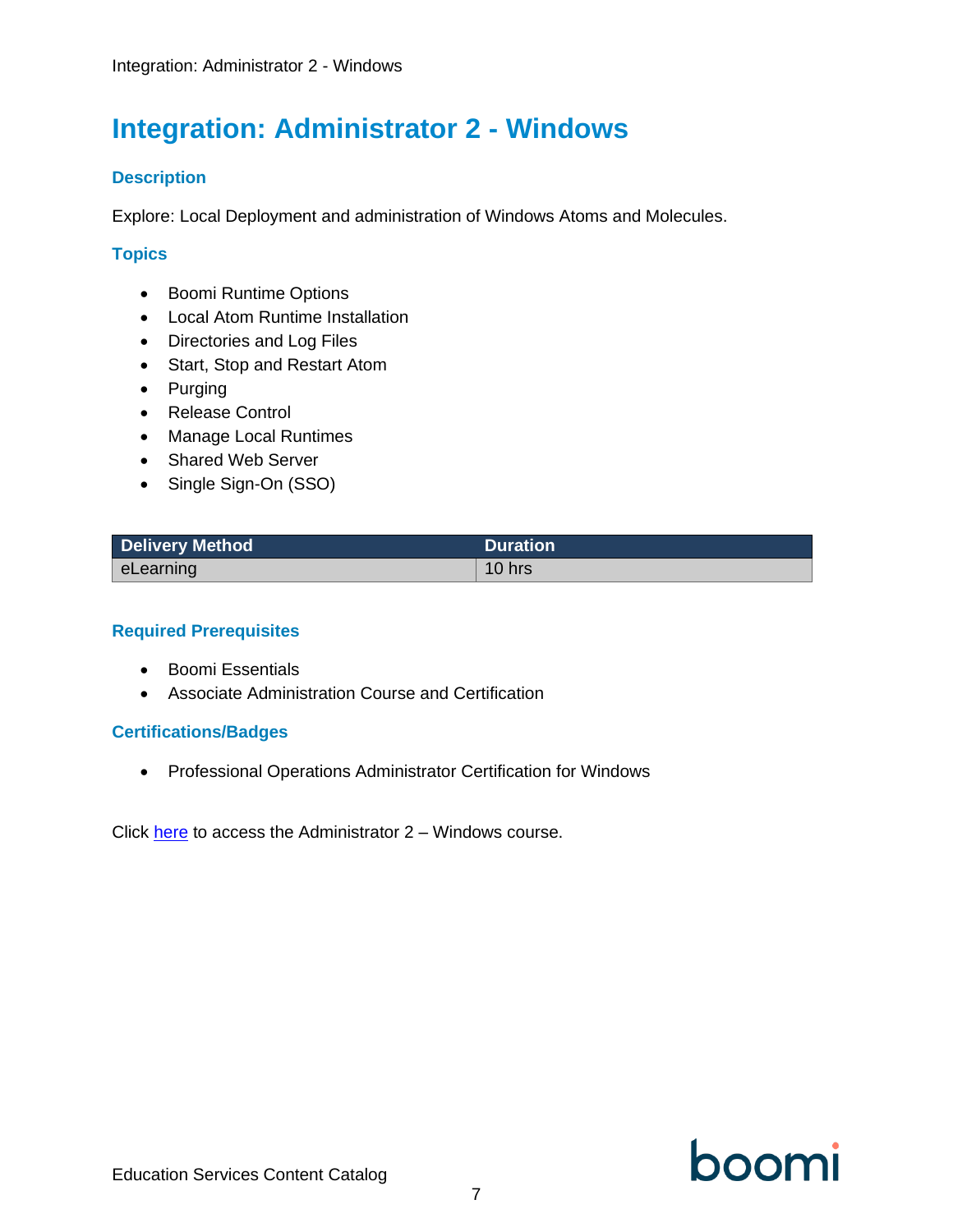### <span id="page-11-0"></span>**Integration: Administrator - Distributed Account Management**

#### **Description**

Explore: Account Hierarchy and groups, how to create sub-accounts via the Partner Provisioning Portal and the Partner API. Learn about Advanced Security Settings, how to Publish to the Process Library, and create Integration Packs.

### **Topics**

- Account Hierarchy
- Sub-Account Provisioning
	- o Partner Provisioning Portal
	- o Partner API
- Account Groups
- Advance Security
- Process Library Integration Packs

| <b>Delivery Method</b>                    | Duration |
|-------------------------------------------|----------|
| Instructor-Led Live In-Person and Virtual | 8 hrs    |
| eLearning                                 | 10 hrs   |

#### **Recommended/Required Prerequisites**

- Boomi Essentials (required)
- Associate Administration

#### **Certifications/Badges**

• Integration Administration Distributed Account Management Associate Certification

Click [here](https://train.boomi.com/#/online-courses/3e8b1708-ec96-4fff-b663-a1734443894e) to access the Administrator- Distributed Account Management course.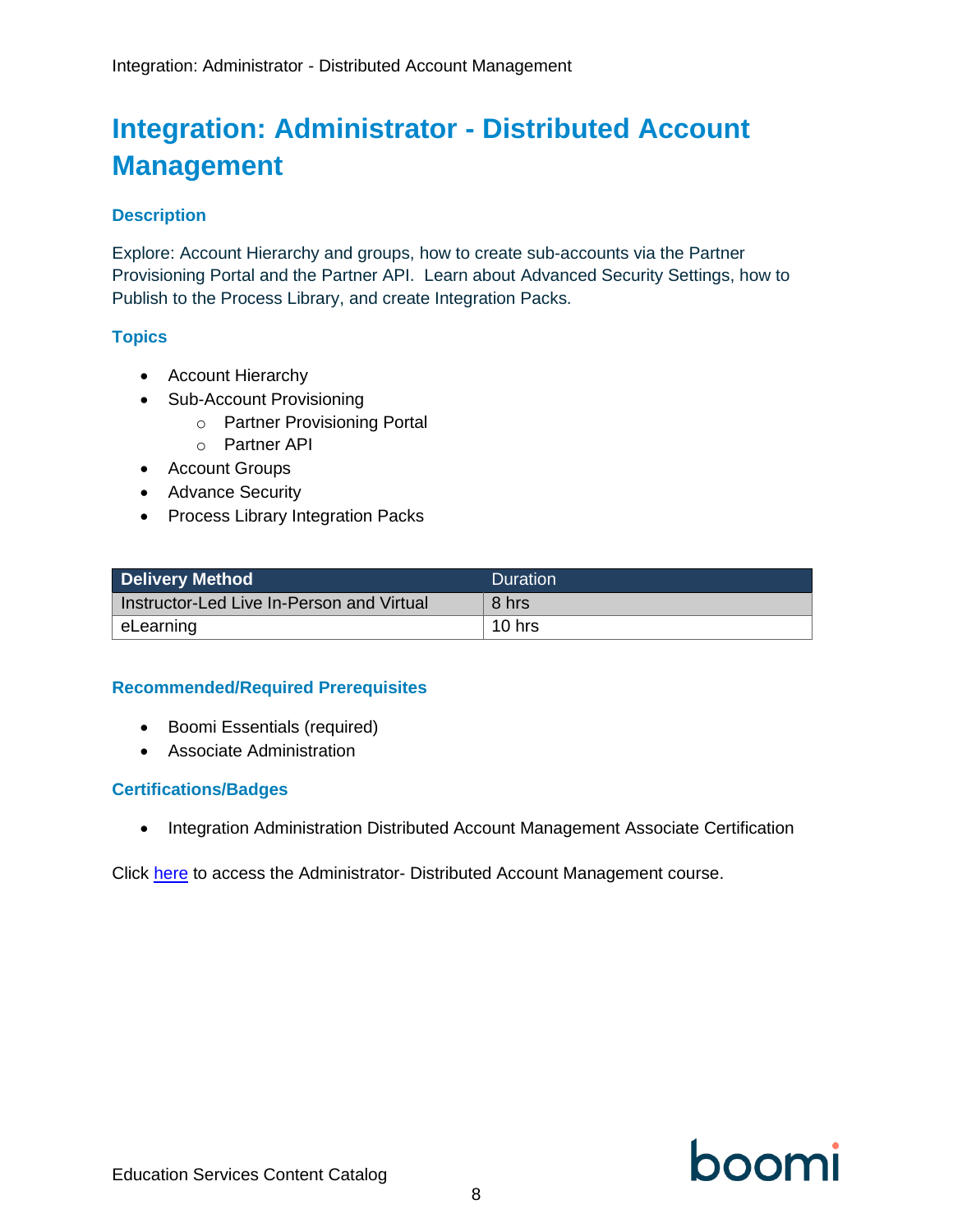### <span id="page-12-0"></span>**Integration: Provisioning Portal (PRM) Training**

#### **Description**

PRM is Boomi's Provisioning Portal used by OEM, Managed Services, and Select or Elite-level Resellers. It is Boomi's instance of Salesforce where partners go to enter their prospects' opportunities and provision their Atomsphere accounts. Each video is a step in the provisioning process. For questions reach out to [Boomi.Partner.Provisioning@Dell.com.](mailto:Boomi.Partner.Provisioning@Dell.com)

#### **Topics**

- **Overview and Access**
- **Step1: Provisioning a Trial Account.** Enter your prospect's opportunity and provision your customer's trial subaccount for testing/demo/POC purposes
- **Step 2: Activating a Customer.** Close your prospect's opportunity to activate the customer's Atomsphere account and trigger their invoice
- **Creating an Incremental Opportunity.** Add connectors/features to an active customer's Atomsphere account. NOTE: If you're trying to edit the products on an account that is still in trial status, refer to the 'Provisioning a Trial Account' video.
- **Cancelations and Renewals**

| Delivery Method | Duration          |
|-----------------|-------------------|
| ∖ eLearning l   | .5 <sub>hrs</sub> |

#### **Audience**

• *This course is available to Partners only*

#### **Recommended/Required Prerequisites**

• None

#### **Certifications/Badges**

• None

Click [here](https://train.boomi.com/#/online-courses/fdbf67d9-1e8c-4ff7-b36e-f25afd47c869) to access the Provisioning Portal (PRM) Training course.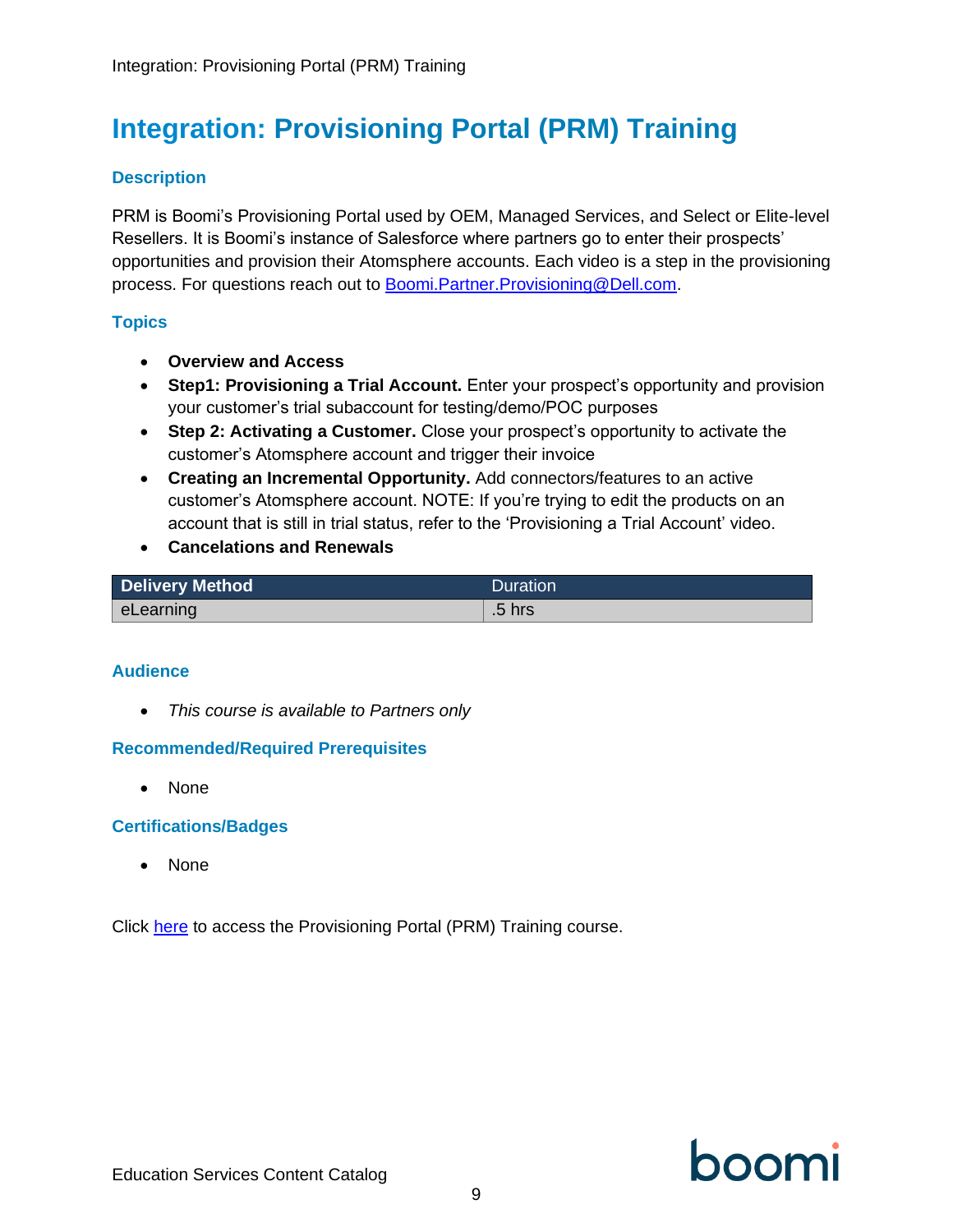### <span id="page-13-0"></span>**Integration: Architect 1**

### **Description**

Training in Boomi basics, atom installation and management, error handling, runtime installation and configuration.

### **Topics**

- **Architecture Overview**. Understand various document flow and error handling techniques. Learn the basics of document flow, original document ID, Flow Control, versioning, and error handling.
- **Alerts and Event Framework**. Learn about the Event Framework and how to access the AtomSphere API. Explore the importance of alerts and how to use the Event Framework to create and retrieve alerts.
- **Runtime Architecture**. Understand runtime configurations. Learn about the various runtime options and consider benefits and use-cases for each runtime.
- **Runtime Installation.** Learn how to install a local Atom on your machine. Review requirements for installation and best practices for installation.
- **Runtime Configuration**. Learn to configure a local runtime and become familiar with runtime options and settings. Configure memory allocation and purging configurations. Learn to install, start, stop, and restart Atoms. Learn basic Atom monitoring techniques.

| Delivery Method | Duration |
|-----------------|----------|
| eLearning       | 10 hrs   |

#### **Required Prerequisites**

• Boomi Essentials

#### **Certifications/Badges**

• None

Click [here](https://train.boomi.com/#/online-courses/225610af-536f-4239-8501-acb3cce1b943) to access the Architect 1 course.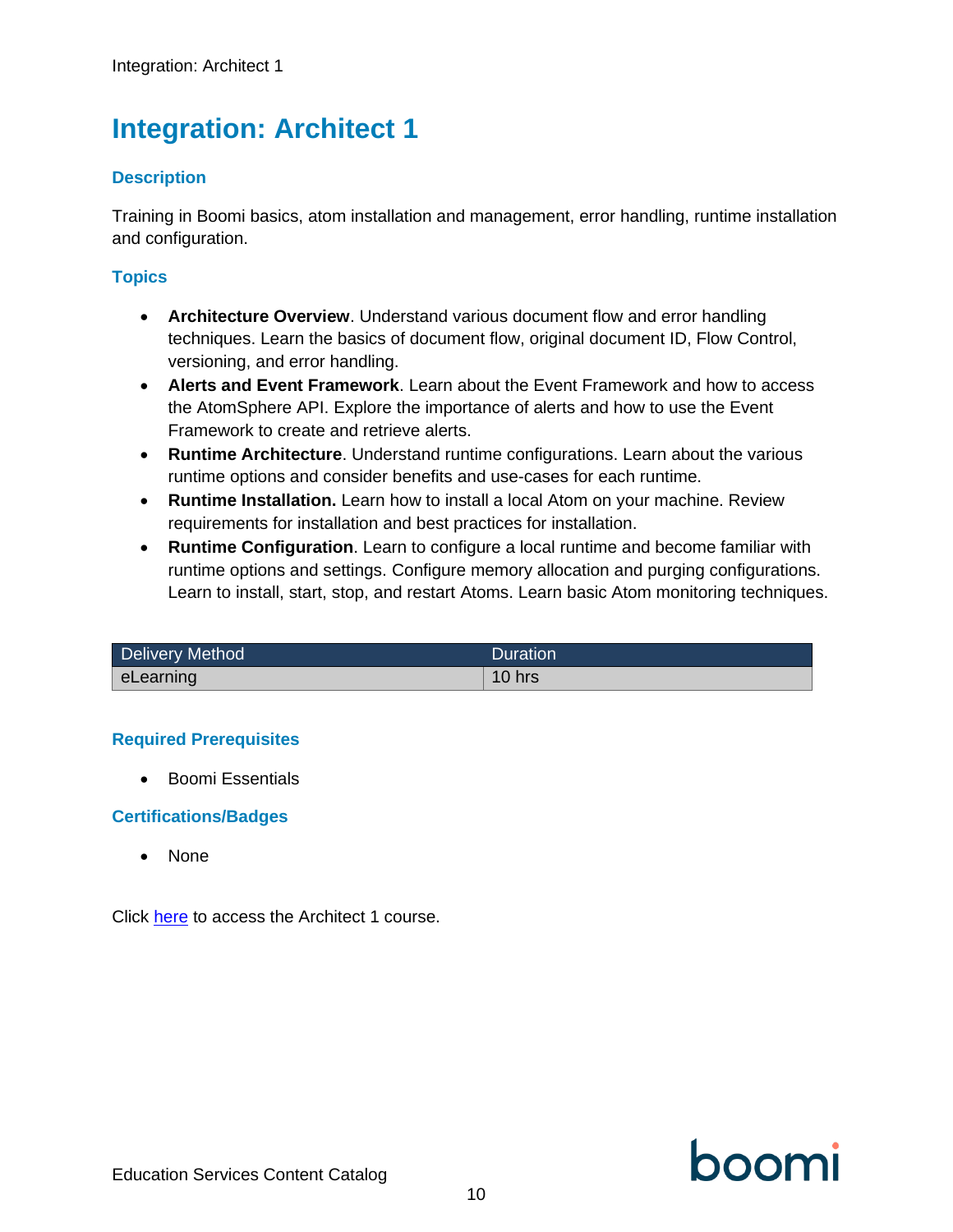### <span id="page-14-0"></span>**Integration: Architect 2**

#### **Description**

Training in life cycle management, testing strategies and a review of available runtimes including unique runtime characteristics.

#### **Topics**

- **Life Cycle Management**. Learn to manage the entire lifecycle of process. Learn how to use environments, extensions, process promotions, and process comparisons.
- **Understanding Runtime Mechanics**. Review available runtimes and consider cloud vs local setups. Learn about different runtime configurations and the benefits of threaded and forked executions.
- **Testing Strategies**. Learn testing strategies and principles including review of Test Mode, usage of source data, and real-time vs batch testing.
- **AtomSphere Security**. Learn about platform and runtime security including user roles, AtomSphere permissions, folder permissions, and user administration.

| <b>Delivery Method</b> | <b>Duration</b> |
|------------------------|-----------------|
| eLearning              | 8 hrs           |

#### **Required Prerequisites**

- Boomi Essentials
- Architect 1

#### **Certifications/Badges**

• None

Click [here](https://train.boomi.com/#/online-courses/71073fbe-7aba-4b62-b7fe-072b18f8183e) to access the Architect 2 course.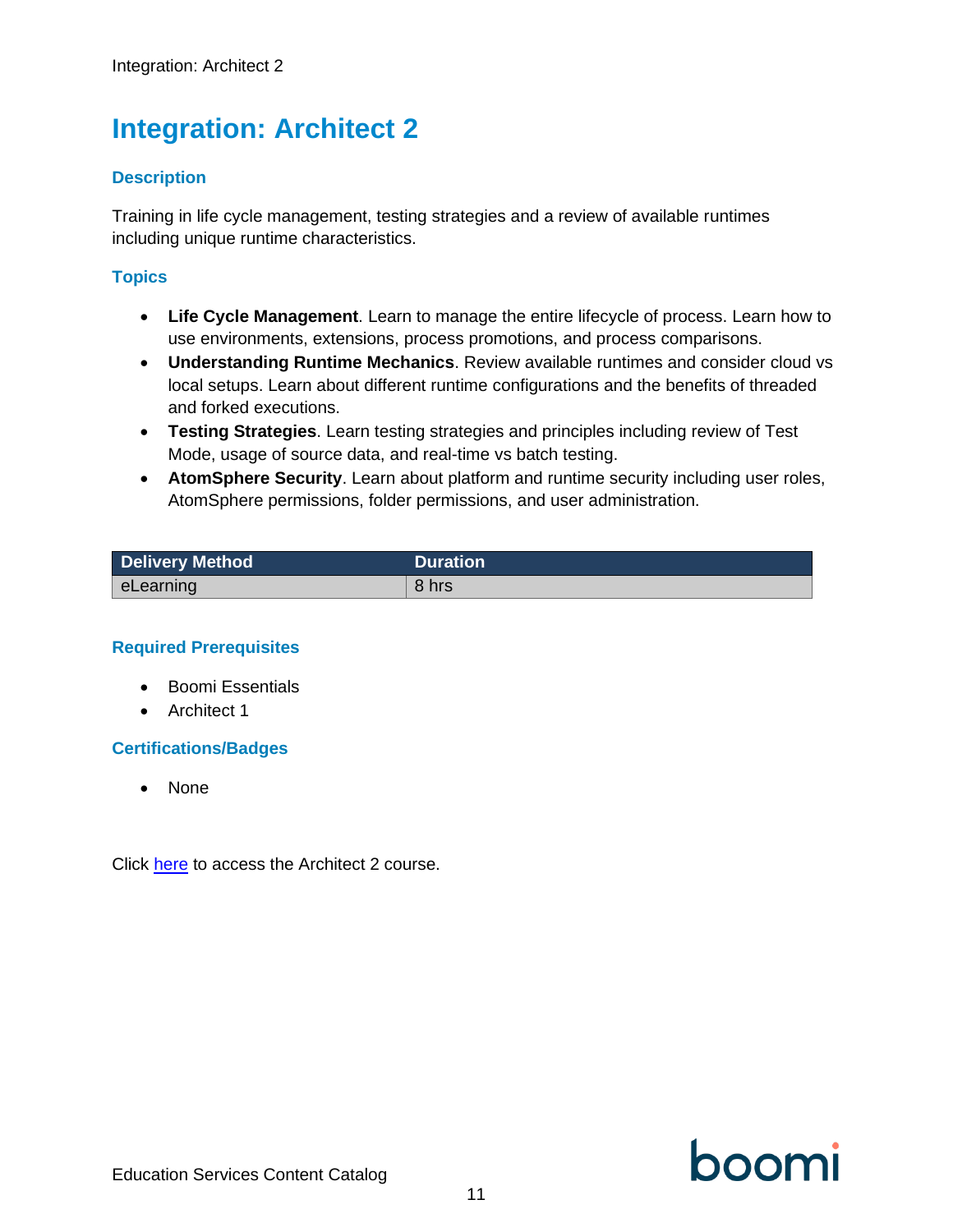### <span id="page-15-0"></span>**Integration: Architect 3**

#### **Description**

Training in AtomSphere, operational management, web service integrations, and leveraging the AtomSphere API.

#### **Topics**

- **AtomSphere for Architects**. Learn about AtomSphere capabilities and deployment options.
- **Operational Management.** Learn about monitoring Atoms and processes, release cycles, and the Boomi Dashboard.
- **Leveraging the API.** Learn about the AtomSphere API, use cases, and administration, in addition to recommended practices and automatic process promotion.
- **Integration Patterns.** Learn about multiple web service integration patterns including synchronous, asynchronous, queues, and parallel processing.

| <b>Delivery Method</b> | <b>Duration</b> |
|------------------------|-----------------|
| eLearning              | $10$ hrs        |

#### **Required Prerequisites**

- Boomi Essentials
- Architect 1
- Architect 2

#### **Certifications/Badges**

• Professional Architect Certification

Click [here](https://train.boomi.com/#/online-courses/0757c1ec-dceb-4e62-abc8-7a8625c06e58) to access the Architect 3 course.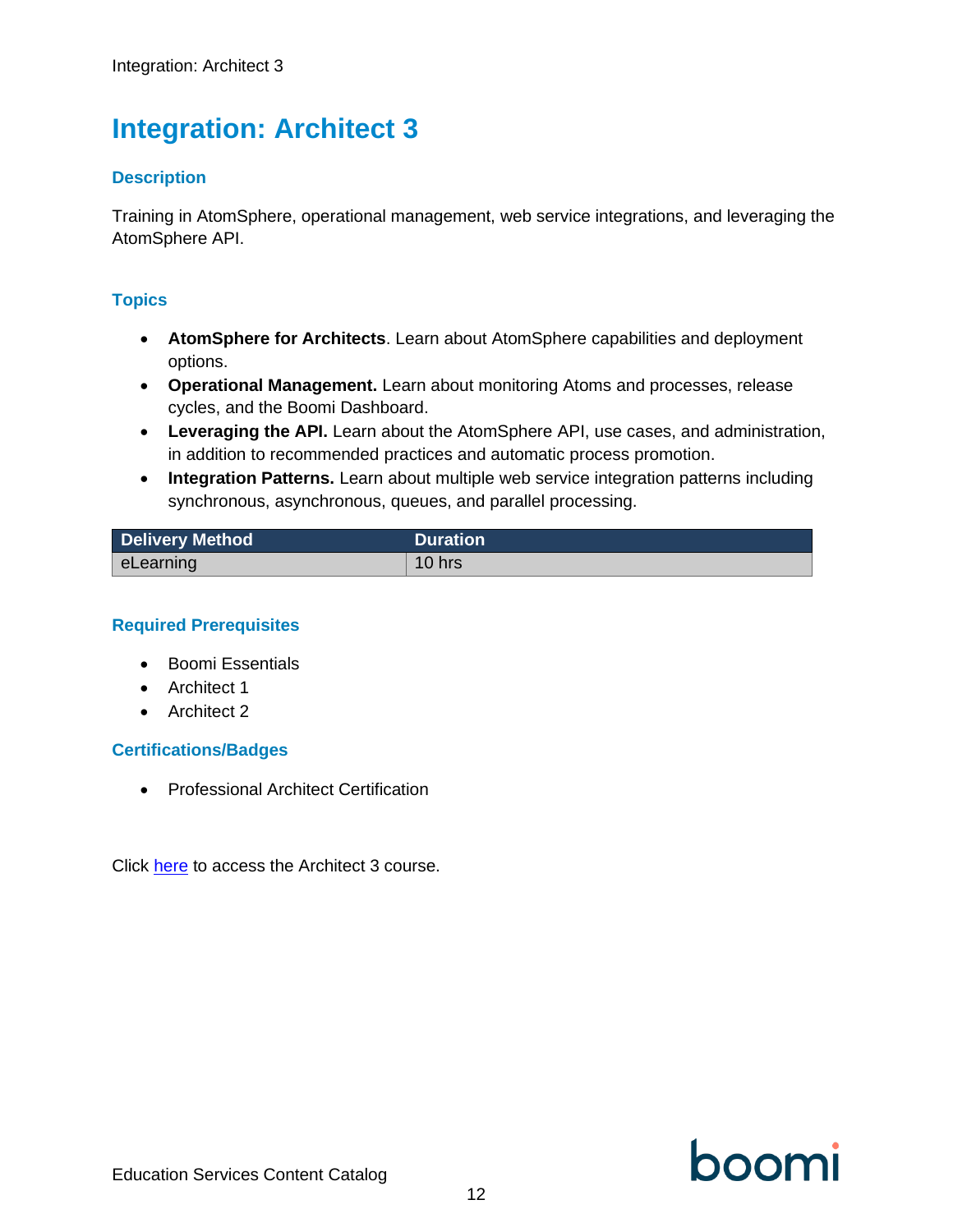### <span id="page-16-0"></span>**APIM: API Design**

#### **Description**

This course provides the knowledge and tools necessary to effectively design APIs in AtomSphere.

#### **Topics**

- Overview
- Exposing a Web Service
- Creating a REST API by Importing a Boomi Process
- Creating a REST API Using an External Service File
- OData and APIs
- SOAP in Boomi
- Deployed APIs
- Troubleshooting
- Recommended Practices

| <b>Delivery Method</b>                   | <b>Duration</b> |
|------------------------------------------|-----------------|
| Instructor Led Live In Person or Virtual | 6 hrs           |
| eLearning                                | 4 hrs           |

#### **Recommended/Required Prerequisites**

- Boomi Essentials (required)
- Associate Developer
- Professional Developer

#### **Certifications/Badges**

• API Design Certification

Click [here](https://train.boomi.com/courses/4edf409a-bbe7-4853-a3c2-18b0c52c8662) to access the API Design course.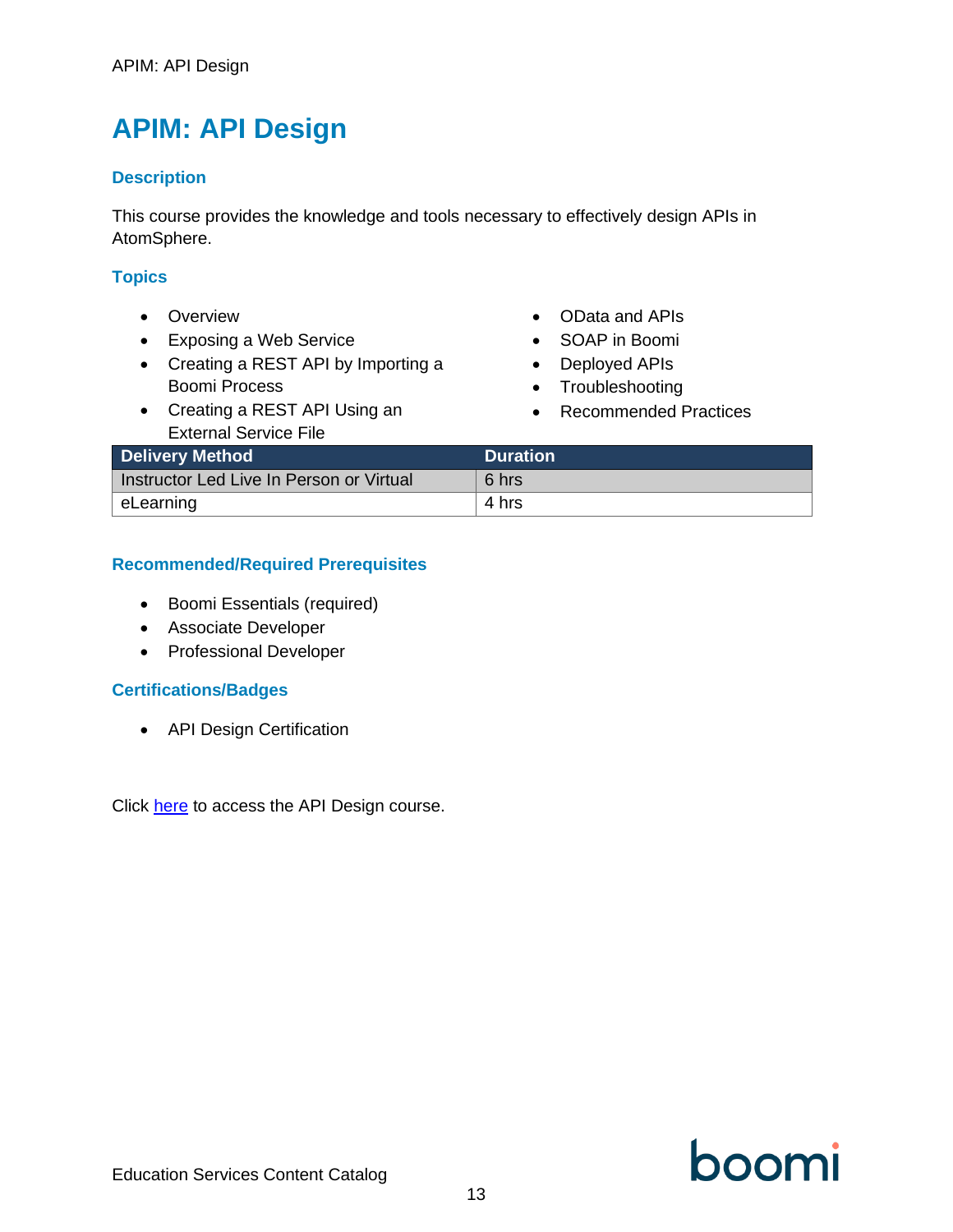### <span id="page-17-0"></span>**APIM: API Management**

#### **Description**

This course provides the knowledge and tools necessary to effectively manage APIs in AtomSphere.

#### **Topics**

- Overview
- API Service Component
- API Proxy Component
- Atoms, Environments and Gateways
- Authentication
- Plans, Applications and **Subscriptions**
- The Developer Portal
- Troubleshooting
- Recommended Practices

| <b>Delivery Method</b>                   | <b>Duration</b> |
|------------------------------------------|-----------------|
| Instructor Led Live In Person or Virtual | 6 hrs           |
| eLearning                                | 3.5 hrs         |

#### **Recommended/Required Prerequisites**

- Boomi Essentials (required)
- Associate Developer
- Professional Developer

#### **Certifications/Badges**

• API Management Certification

Click [here](https://train.boomi.com/courses/0dd15c02-de17-4f59-ae68-3487b30023b0) to access the API Management course.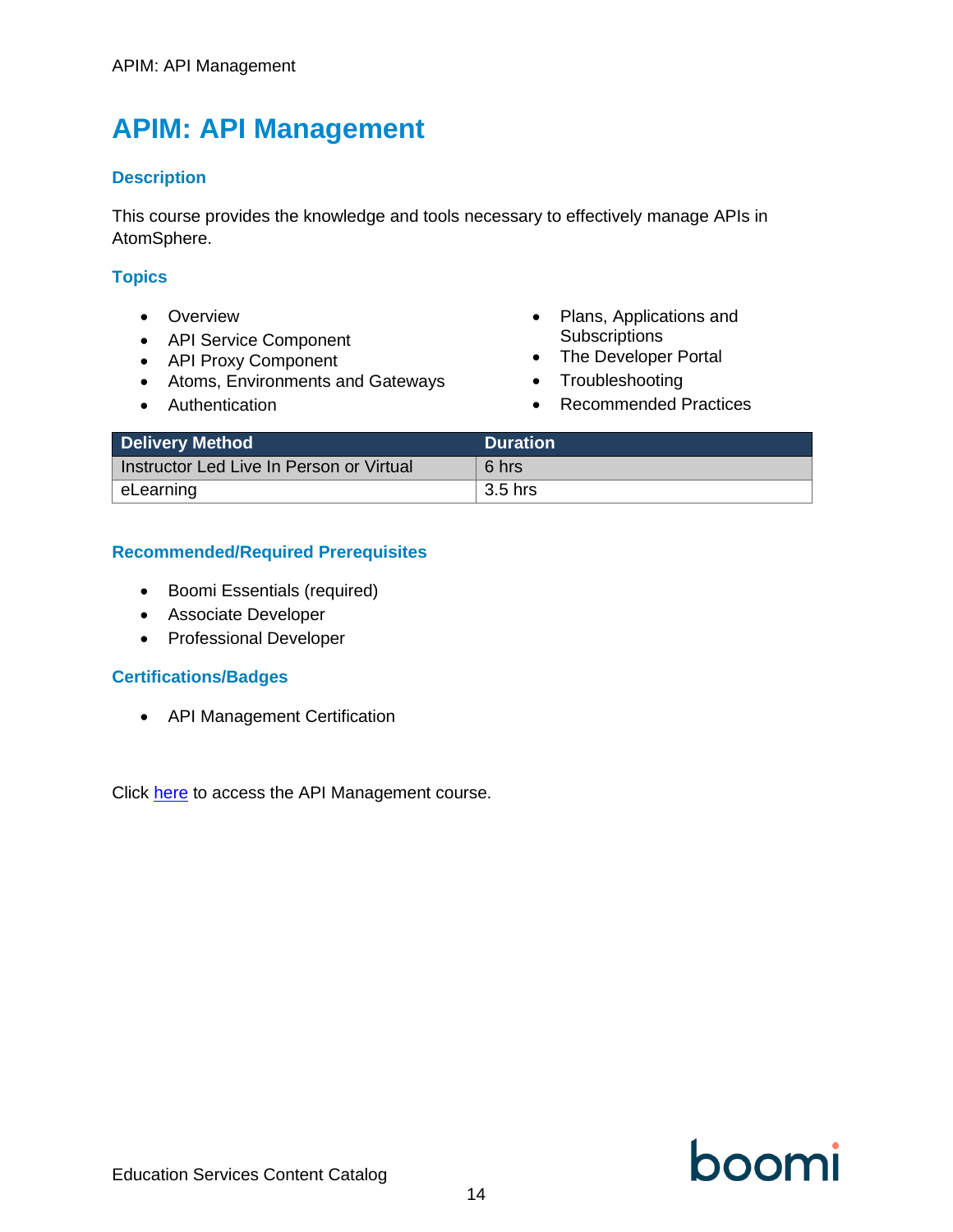### <span id="page-18-0"></span>**Associate Flow Essentials**

### **Description**

A foundational course for getting started with Boomi Flow. Users will be introduced to Boomi Flow terminology, given the opportunity to explore the Boomi Flow UI, and continue to develop the skills needed to leverage Boomi Flow for Application Development and Business Process Management. This training provides practical application experience using Boomi Flow to create a Boomi Flow – Employee App and send notifications to users through e-mail with Boomi Flow.

#### **Topics**

- Signing up for a Boomi Flow account
- Boomi Flow Overview
- Getting Started with Boomi Flow
- Boomi Flow Home Tab
- Getting to know the Boomi Flow Canvas
- Boomi Flow Employee App

| <b>Delivery Method</b> | Duration |
|------------------------|----------|
| eLearning              | 3 hrs    |

#### **Recommended/Required Prerequisites**

• None

#### **Certifications/Badges**

• Associate Flow Certification

Click [here](https://train.boomi.com/#/online-courses/bfc78153-0bd8-45ae-a415-c52d4c0dc1ac) to access the Associate Flow Essentials Course.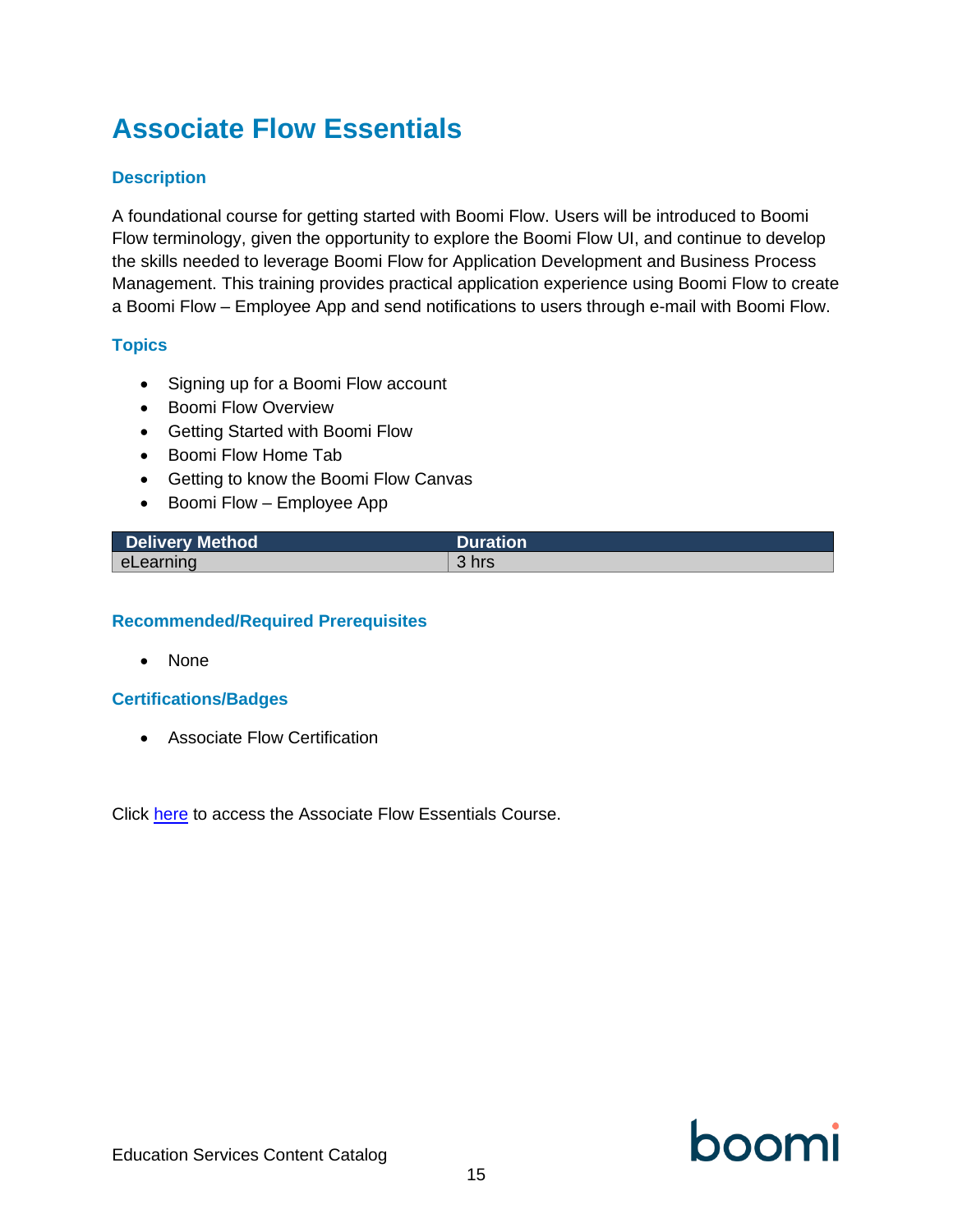### <span id="page-19-0"></span>**Professional Flow Developer**

#### **Description**

This course will enable learners to expand on their knowledge gained in the Flow Essentials course. It walks learners through more advanced concepts including complex data storage, implementing services, integration with the Boomi platform, debugging flows, parallel flows, access control, customizing players and more.

### **Topics**

- Introduction
- Using Complex Data Types
- Flow Debugger
- Page Layout
- Conditions
- Services
- Parent-Child Flows
- Authentication
- Flow API
- Boomi Integration Interop
- Players
- Macros and Custom Components

| <b>Delivery Method</b>              | <b>Duration</b> |
|-------------------------------------|-----------------|
| Instructor Led In Person or Virtual | $16$ hrs        |
| eLearning                           | 10 $hrs$        |

#### **Required Prerequisites**

- Boomi Flow Essentials
- Associate Flow Certification

#### **Certifications/Badges**

• Professional Flow Certification

Click [here](https://train.boomi.com/#/online-courses/694ad5d3-684c-4847-9cfd-6fb648d40578) to access the Professional Flow Developer course.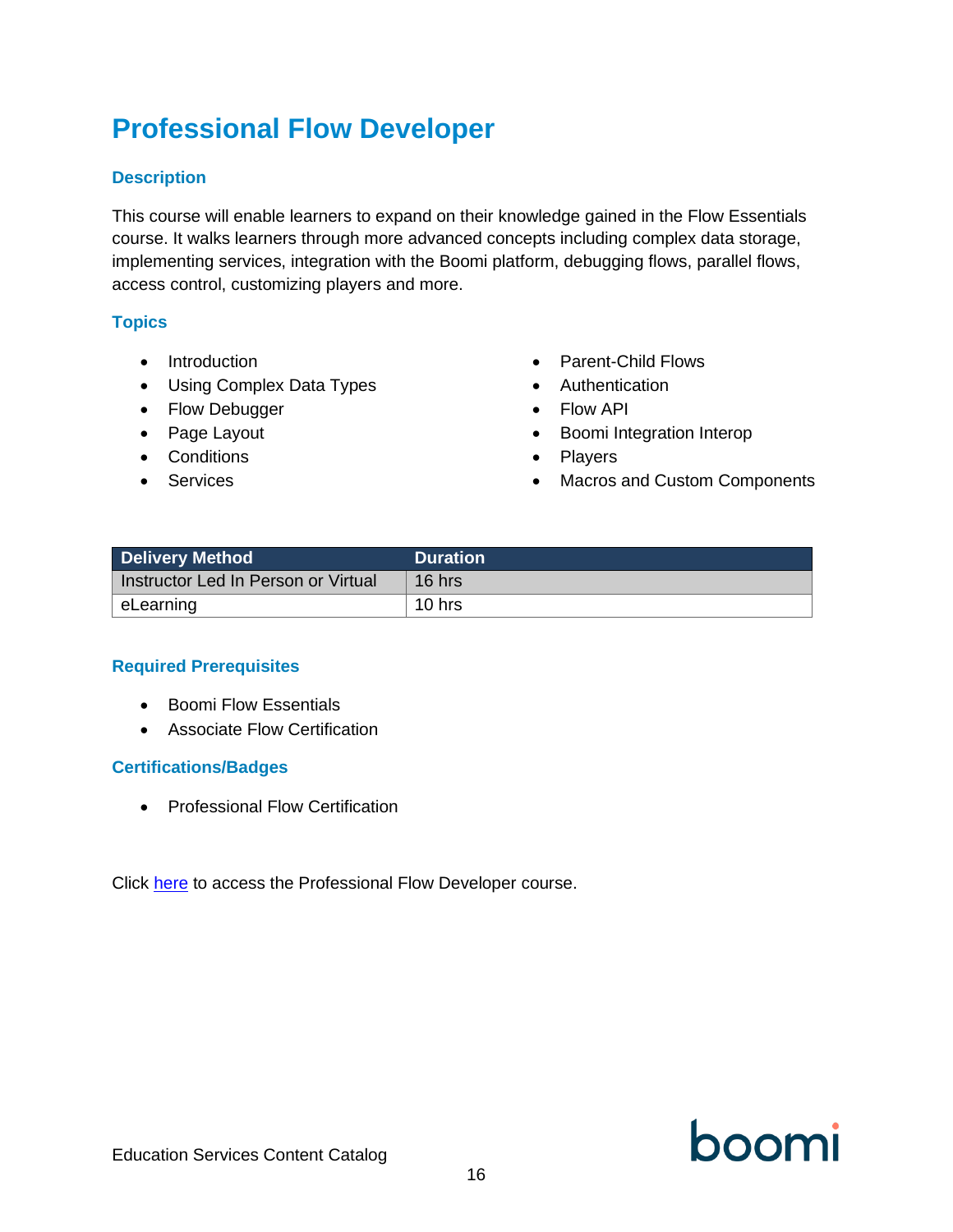## <span id="page-20-0"></span>**EDI: B2B/EDI Fundamentals**

#### **Description**

This course will introduce you to the basics of EDI. Using an 850, Purchase Order, you will create a process with a trading partner. You will apply document tracking to the process and then deploy and examine in the Manage Reports section.

#### **Topics**

- Getting Started with EDI Basics
- Trading Partners
- Vans
- EDI Business Models
- EDI and Boomi

| <b>Delivery Method</b> | <b>Duration</b> |
|------------------------|-----------------|
| eLearning              | / hr            |

#### **Recommended/Required Prerequisites**

• None

#### **Certifications/Badges**

• None

Click [here](https://train.boomi.com/#/online-courses/7f134e2e-d60c-45d1-9edf-51ce866ee162) to access the B2B/EDI Fundamentals course.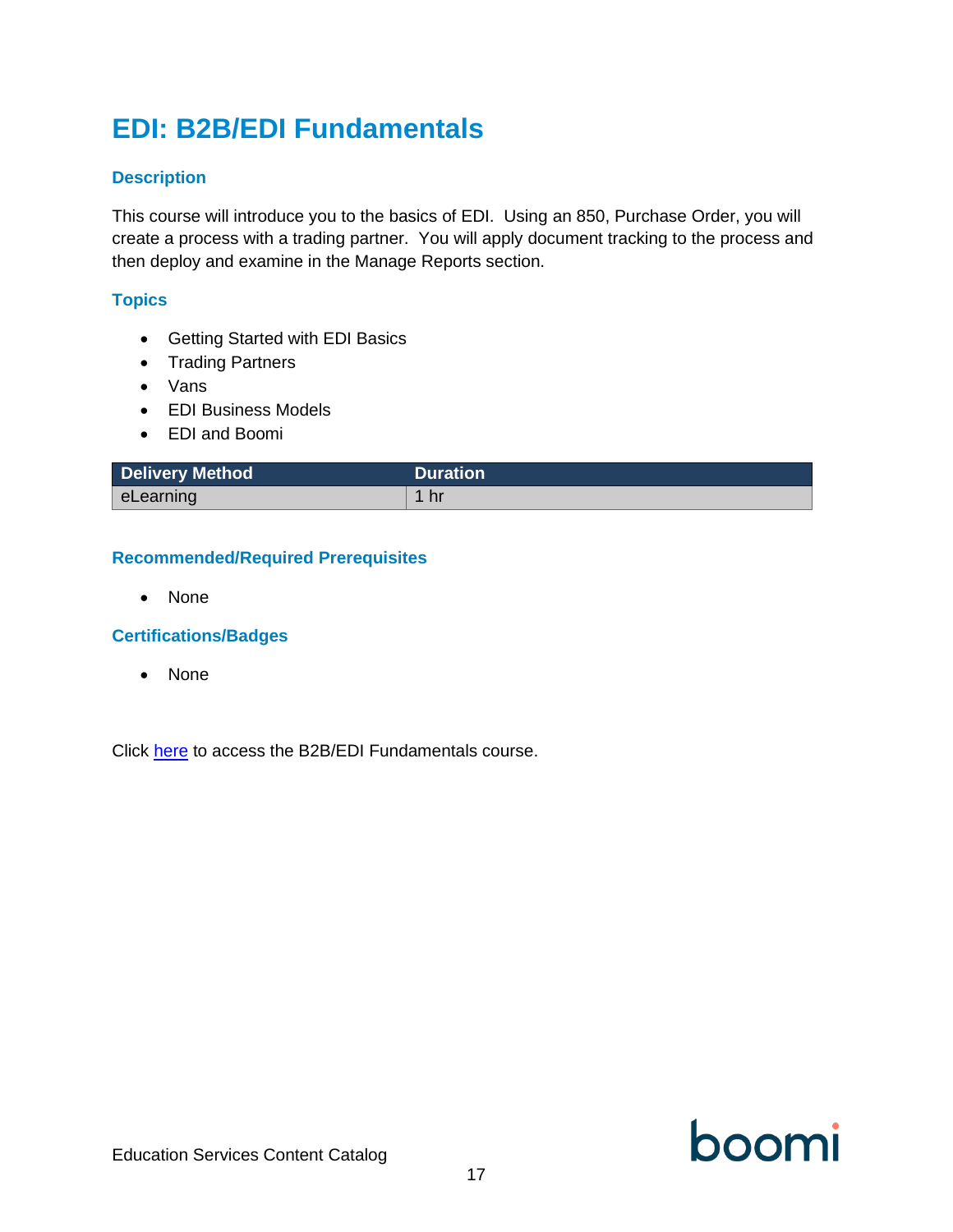## <span id="page-21-0"></span>**EDI: Associate EDI for X12**

#### **Description**

This course will introduce you to the basics of EDI. Using an 850, Purchase Order, you will create a process with a trading partner. You will apply document tracking to the process and then deploy and examine in the Manage Reports section.

#### **Topics**

- EDI Profiles and Mapping
- Trading Partners
- Package, Deploy and Manage EDI Processes
- Document Tracking

| <b>Delivery Method</b>               | <b>Duration</b> |
|--------------------------------------|-----------------|
| Instructor Led In Person and Virtual | 6 hrs           |
| eLearning                            | 3 hrs           |

#### **Recommended/Required Prerequisites**

- Boomi Essentials (required)
- EDI Fundamentals

#### **Certifications/Badges**

• Associate EDI for X12 Certification

Click [here](https://train.boomi.com/#/online-courses/22ada570-8cae-4427-9048-328dad7a839c) to access the Associate EDI X12 course.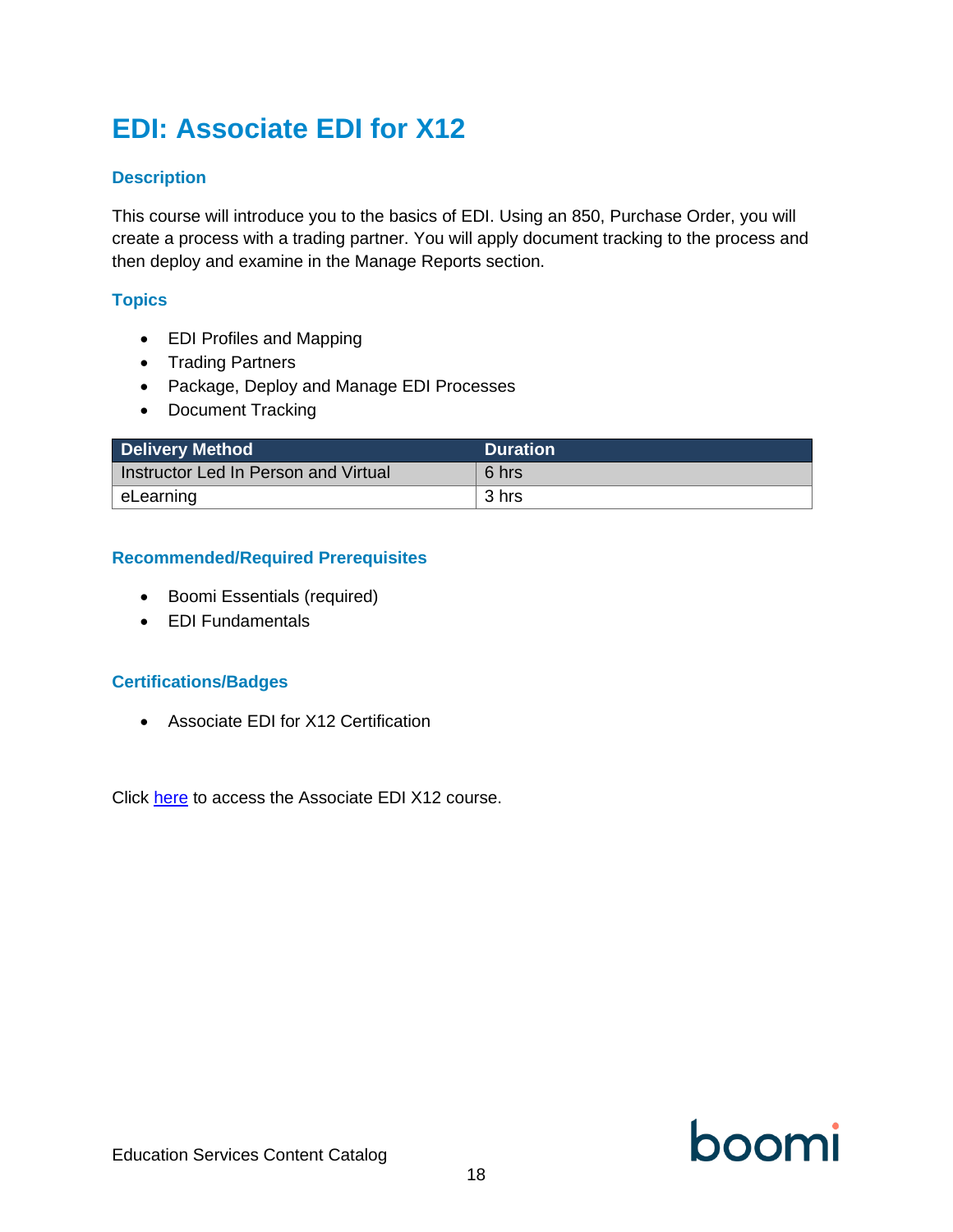### <span id="page-22-0"></span>**Master Data Hub: Associate Master Data Hub**

#### **Description**

This course covers the foundational knowledge needed to identify the importance of a Master Data Management system and create a Master Data Hub solution for data management. It reviews how to set up a basic Master Data Hub solution in order to synchronize and enrich trusted data across all systems within your organization.

#### **Topics Covered**

- **Master Data and Getting Started with Master Data Hub (MDH/Hub).** Learn about the concept of master data, importance of data quality, and how MDH solves for integration complexity issues.
- **Defining your Model**. Learn how to rapidly model master data entities.
- **Deploying your Model to a Repository**. Learn how to add models to the MDH Repository and identify and configure the sources that will interact with them.
- **Synchronizing your Data**. Learn how MDH synchronization with Integration works.
- **Stewardship**. Learn the role of the Data Steward and the reporting and stewardship functions that enable you to filter.

| <b>Delivery Method</b> | <b>Duration</b> |
|------------------------|-----------------|
| eLearning              | 3 hrs           |

#### **Required Prerequisites**

• Boomi Essentials

#### **Certifications/Badges**

• Associate Master Data Hub

Click [here](https://train.boomi.com/#/online-courses/0b70621e-7d5e-40df-ba58-bff8ca939478) to access the Associate Master Data Hub course.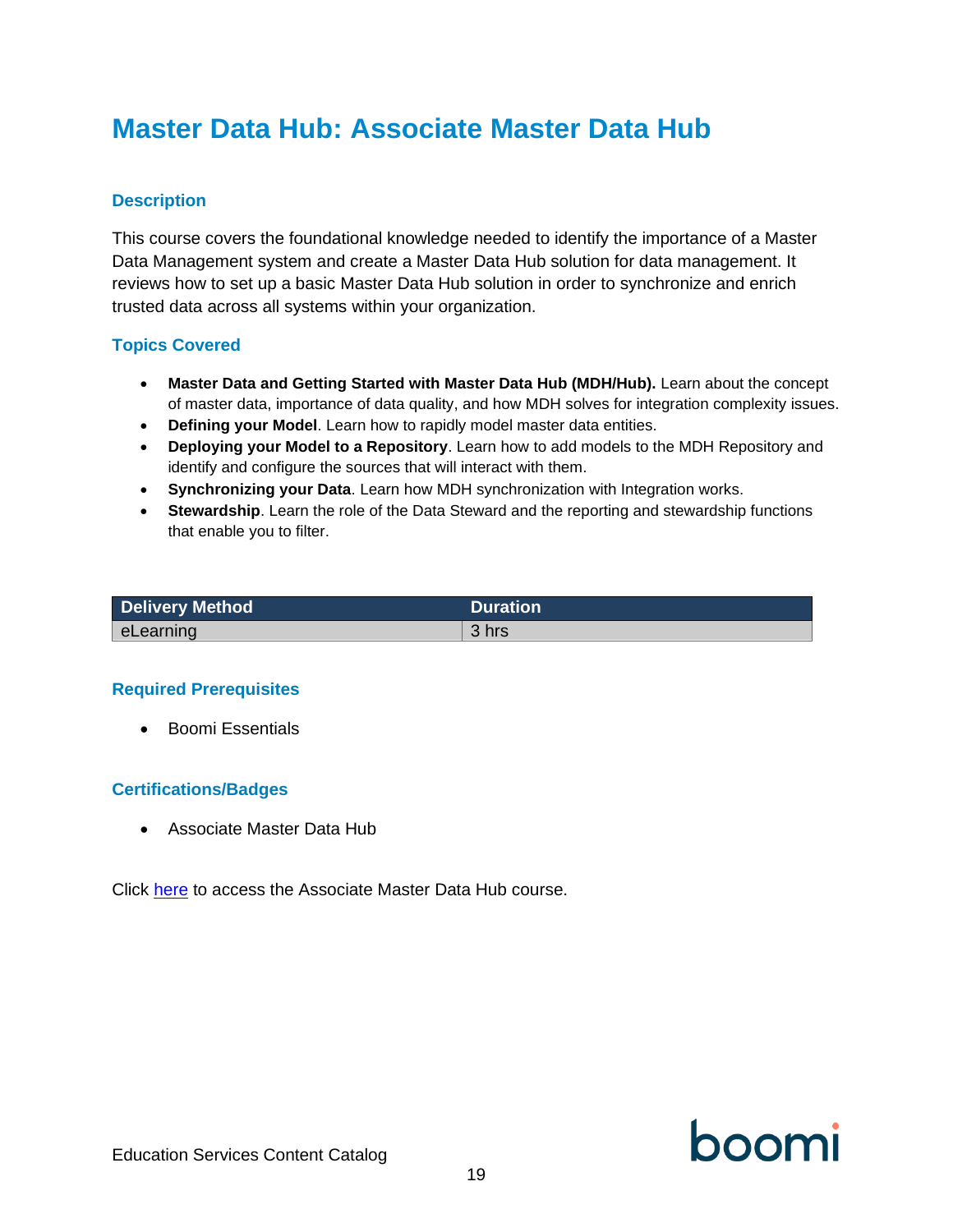### <span id="page-23-0"></span>**Data Catalog and Preparation: Intro to Boomi Data Catalog and Preparation**

#### **Description**

This course covers Boomi Data Catalog and Preparation's market as well as its offerings, Catalog & Discovery and Data Prep. It also details UI navigation and the product's security features.

#### **Topics**

- Product Overview
- Catalog and Discovery
- Data Prep
- Personas, Security and General Navigation

| <b>Delivery Method</b> | <b>Duration</b> |
|------------------------|-----------------|
| $\mid$ eLearning       | 3 hrs           |

#### **Recommended/Required Prerequisites**

• None

#### **Certifications/Badges**

• Foundations Assessment and Badge

Click [here](https://train.boomi.com/#/online-courses/081d032b-9b46-43fa-adf7-fdbfa500f6ff) to access the Introduction to Boomi Data Catalog and Preparation.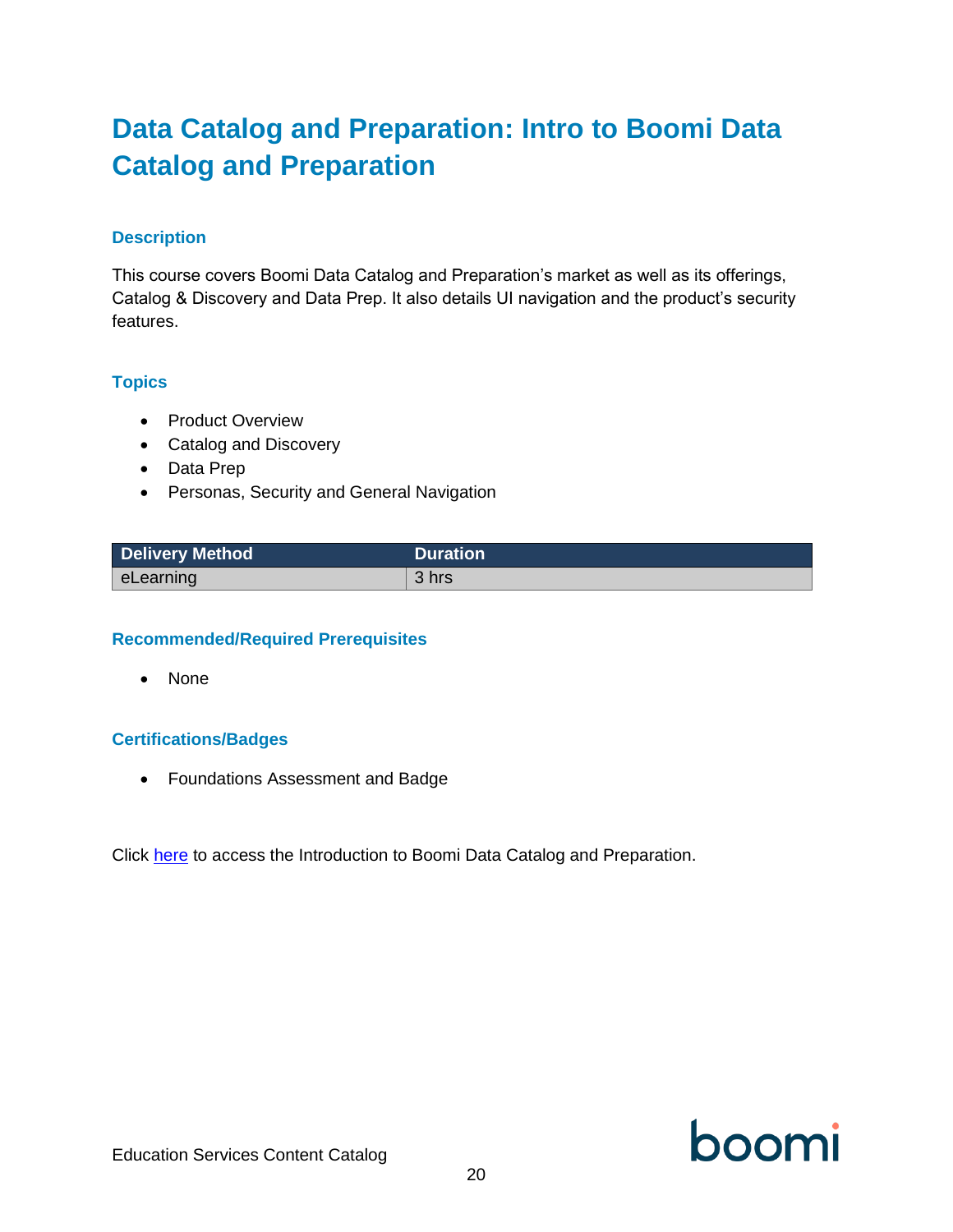### <span id="page-24-0"></span>**Data Catalog and Preparation: Boomi Data Catalog and Prep Administrator**

#### **Description**

This training covers the tasks associated with being a Data Catalog and Preparation application administrator.

### **Topics**

- Navigation
- Settings
- Integration
- Connectivity
- Administrating Access
- Data Types
- Troubleshooting

| <b>Delivery Method</b> | <b>Duration</b> |
|------------------------|-----------------|
| eLearning              | $1.5$ hrs       |

#### **Recommended Prerequisites**

• Intro to Boomi Data Catalog and Preparation (strongly recommended)

#### **Certifications/Badges**

- Data Catalog and Preparation Administrator Explorer
- Data Catalog and Preparation Administrator Foundations Assessment

Click [here](https://train.boomi.com/#/online-courses/0cf9943d-cc22-41f1-b571-0fe60c16e288) to access the Data Catalog and Preparation Administrator course.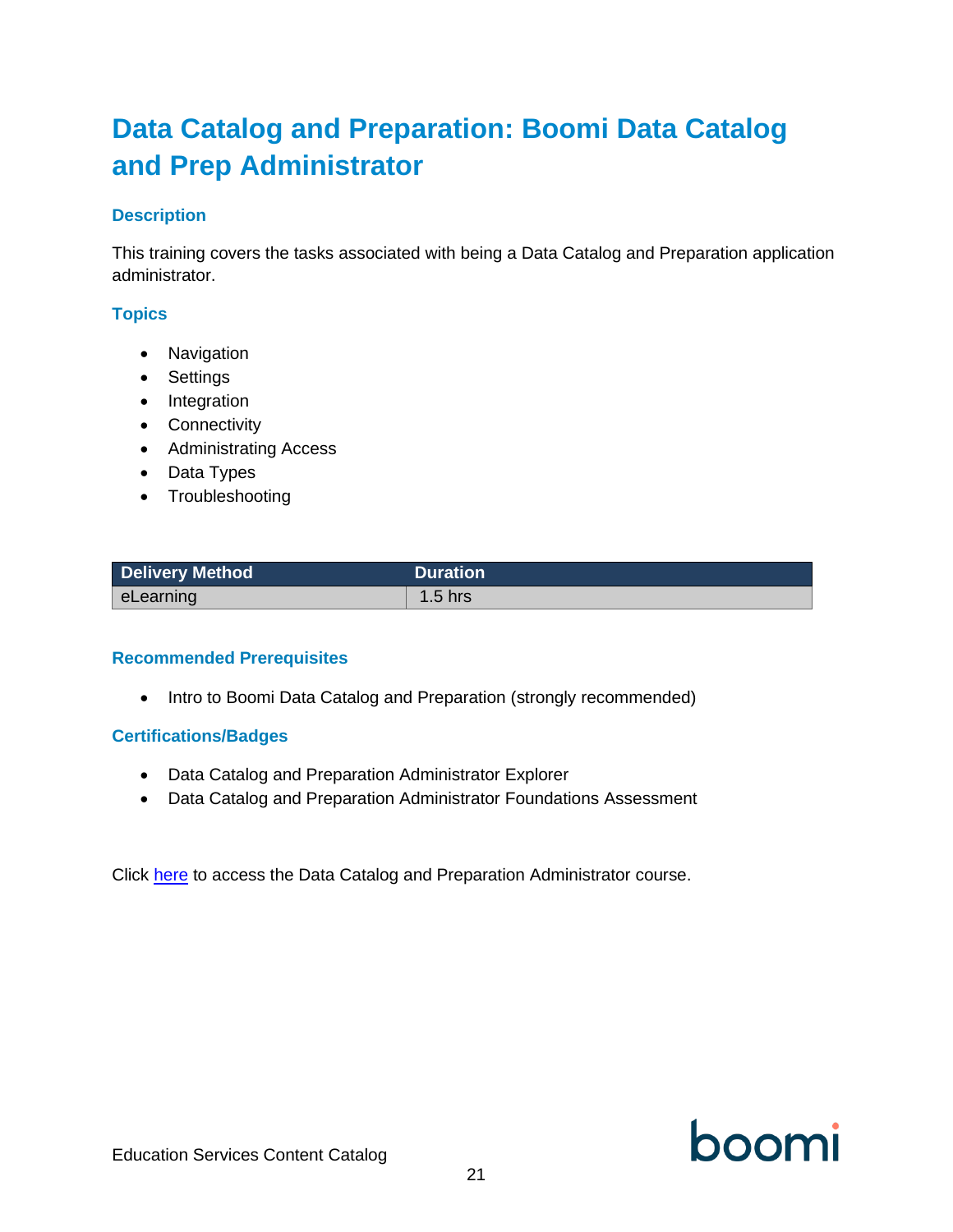### <span id="page-25-0"></span>**Data Catalog and Preparation: DCP Data Consumer Roles**

#### **Description**

This course covers the general platform knowledge that data consumers need and an in-depth look at processes data consumers complete.

#### **Topics**

- Search and Discovery
- Data Set Explorer
- Data Preparation
- Collaboration

| <b>Delivery Method</b> | <b>Duration</b> |
|------------------------|-----------------|
| eLearning              | 1.5 hours       |

#### **Recommended Prerequisites**

• Intro to Boomi Data Catalog and Preparation (strongly recommended)

#### **Certifications/Badges**

- DCP Data Consumer Roles Explorer
- DCP Data Consumer Roles Assessment Foundations

Click [here](https://train.boomi.com/courses/a305803e-b21c-48f1-8685-1d5d86250f8c) to access the DCP Data Consumer Roles course.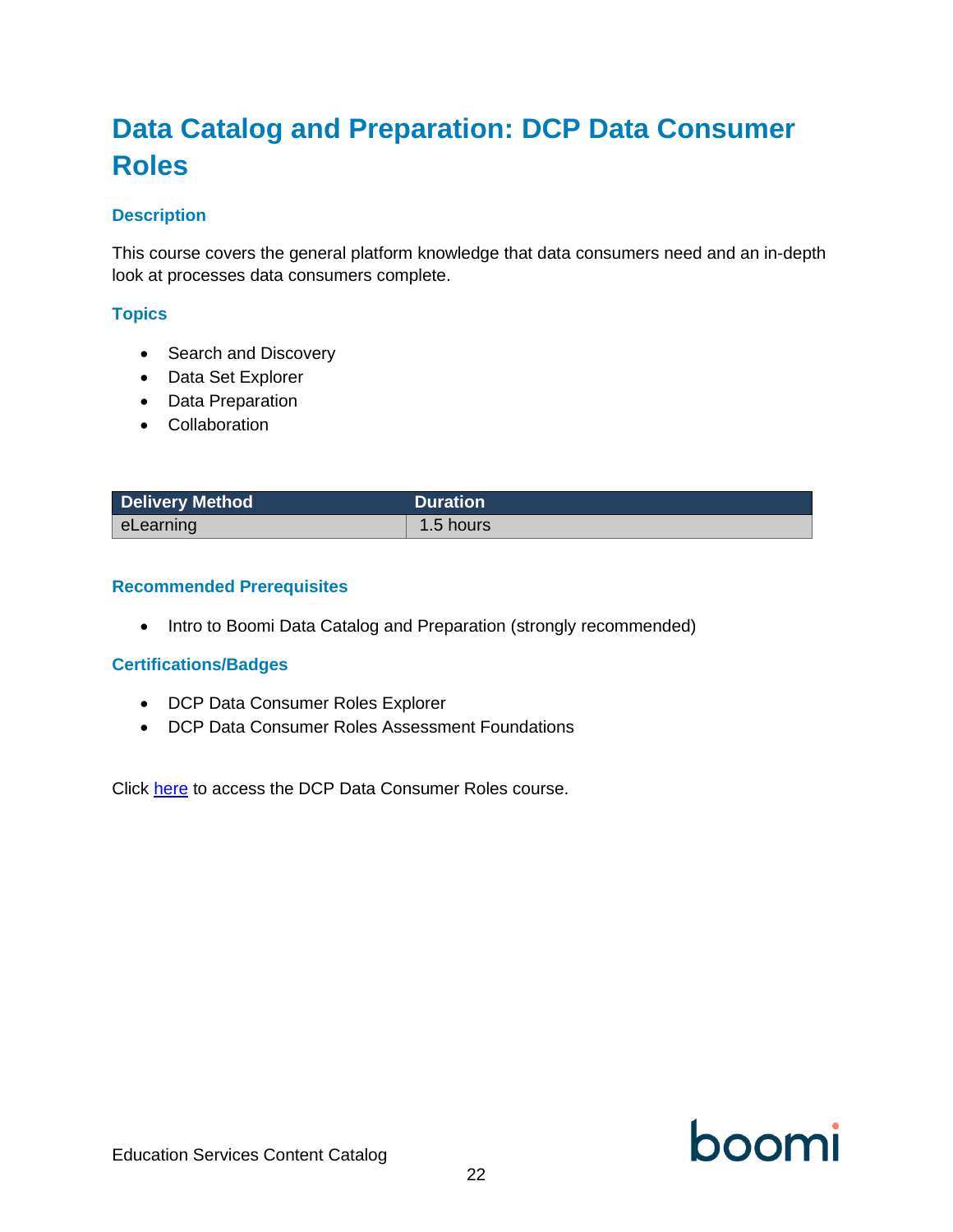### <span id="page-26-0"></span>**Data Catalog and Preparation: DCP Data Curation Roles**

#### **Description**

This course covers the general platform knowledge that data curators need before learning curation specifics and an in-depth look the data curation process.

#### **Topics**

- Navigation Review
- Connections
- Data Types
- PII Masking
- Access
- Data Curation Process
- Data Dictionary
- Business Glossary

| <b>Delivery Method</b> | <b>Duration</b>                                     |
|------------------------|-----------------------------------------------------|
| eLearning              | 1.5 - 2hrs (Time range is given because learners    |
|                        | have the option to skip content covered in Intro to |
|                        | DCP and DCP Admin.)                                 |

#### **Recommended Prerequisites**

• Intro to Boomi Data Catalog and Preparation and Boomi Data Catalog and Preparation Administrator (strongly recommended)

#### **Certifications/Badges**

- DCP Data Curation Roles Explorer
- DCP Data Curation Roles Assessment Foundations

Click [here](https://train.boomi.com/courses/1db9f2e7-238d-4ea5-b4c4-a8bd6ddf1f35) to access the DCP Data Curation Roles course.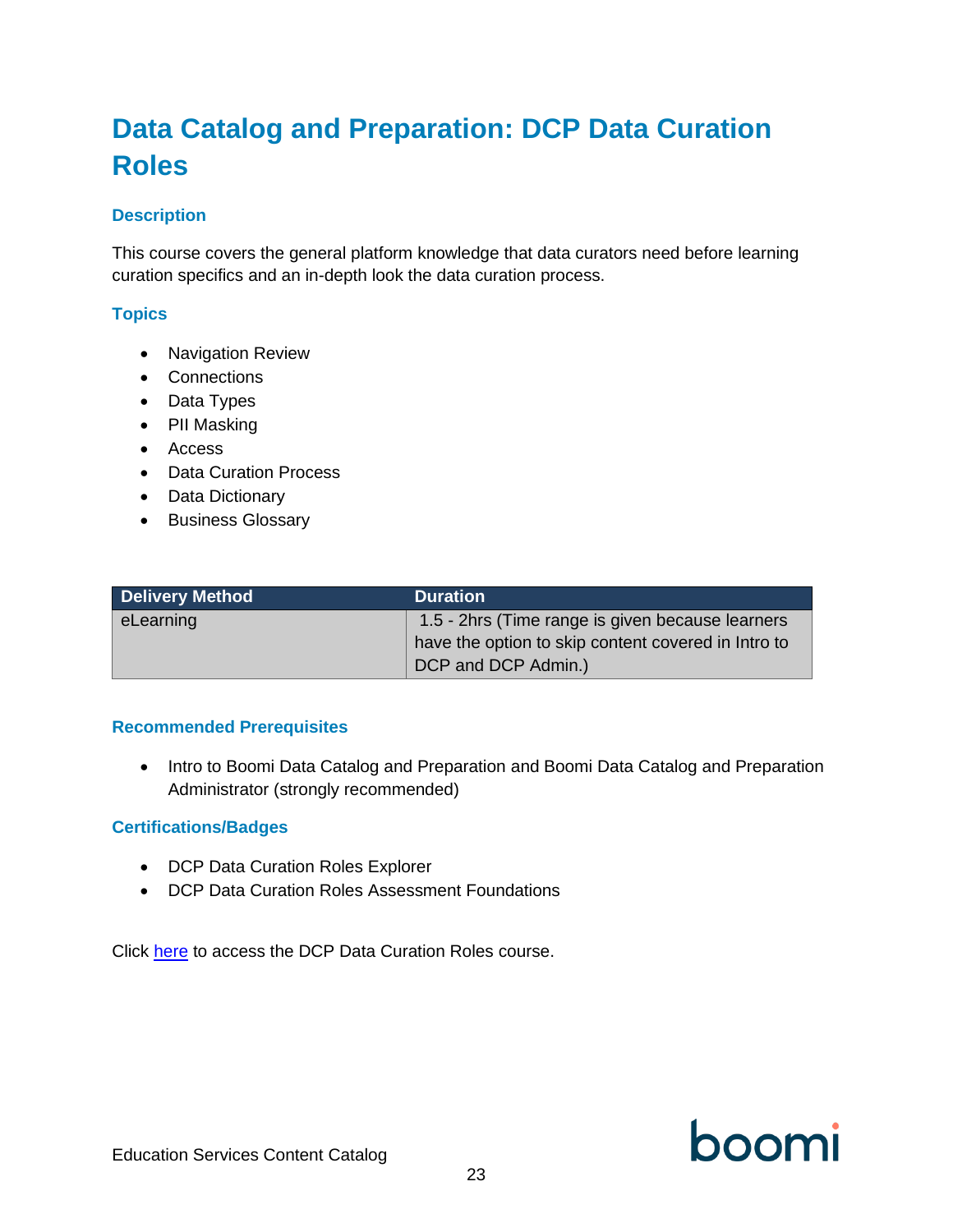### <span id="page-27-0"></span>**Flow Bytes: Working with Complex Data**

#### **Description**

This Byte explains how Types, Values, Objects and Lists work and the relationships between each.

### **Topics**

- Defining and using Object Values
- Defining and using List Values
- Primitive Values vs. Complex Values
- Define Objects, Types and Properties
- Use the Operator Element to add an Object Value to a List Value, Identify how to display list results in a flow

| <b>Delivery Method</b> | <b>Duration</b>                              |
|------------------------|----------------------------------------------|
| eLearning              | 10 minutes plus time for Hands on Activities |

#### **Recommended Prerequisites**

N/A

#### **Certifications/Badges**

N/A

Click [here](https://train.boomi.com/courses/ef7b928e-01de-4c66-b8bc-be52ac8e78c8) to access the Working with Complex Data Flow Byte.

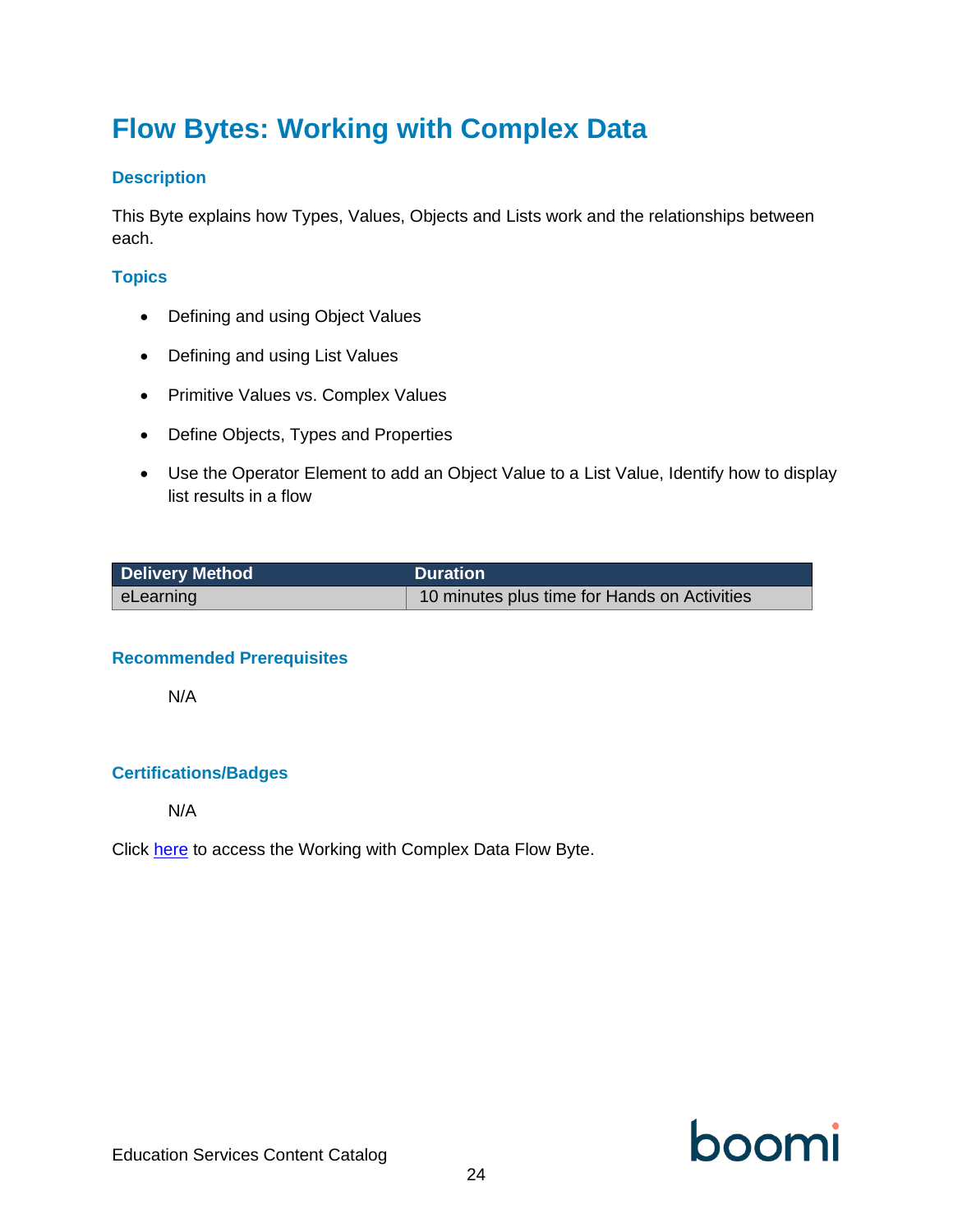### <span id="page-28-0"></span>**Flow Bytes: Flow and Boomi Integration Working Together**

#### **Description**

This Byte explains how to use Flow with external services and learn about how Flow and Boomi Integration work together, including a review of the core components used. This is the first part of a series.

#### **Topics**

- Identify how to use Flow with external services
- Explain when to use Boomi Integration with a Flow Service
- Explain the function of the Flow Services Server component

| <b>Delivery Method</b> | <b>Duration</b>                              |
|------------------------|----------------------------------------------|
| eLearning              | 15 minutes plus time for Hands on Activities |

#### **Recommended Prerequisites**

Associate Flow Essentials

Integration Essentials

#### **Certifications/Badges**

N/A

Click [here](https://train.boomi.com/courses/ef7b928e-01de-4c66-b8bc-be52ac8e78c8) to access the Flow and Boomi Integration Working Together Byte.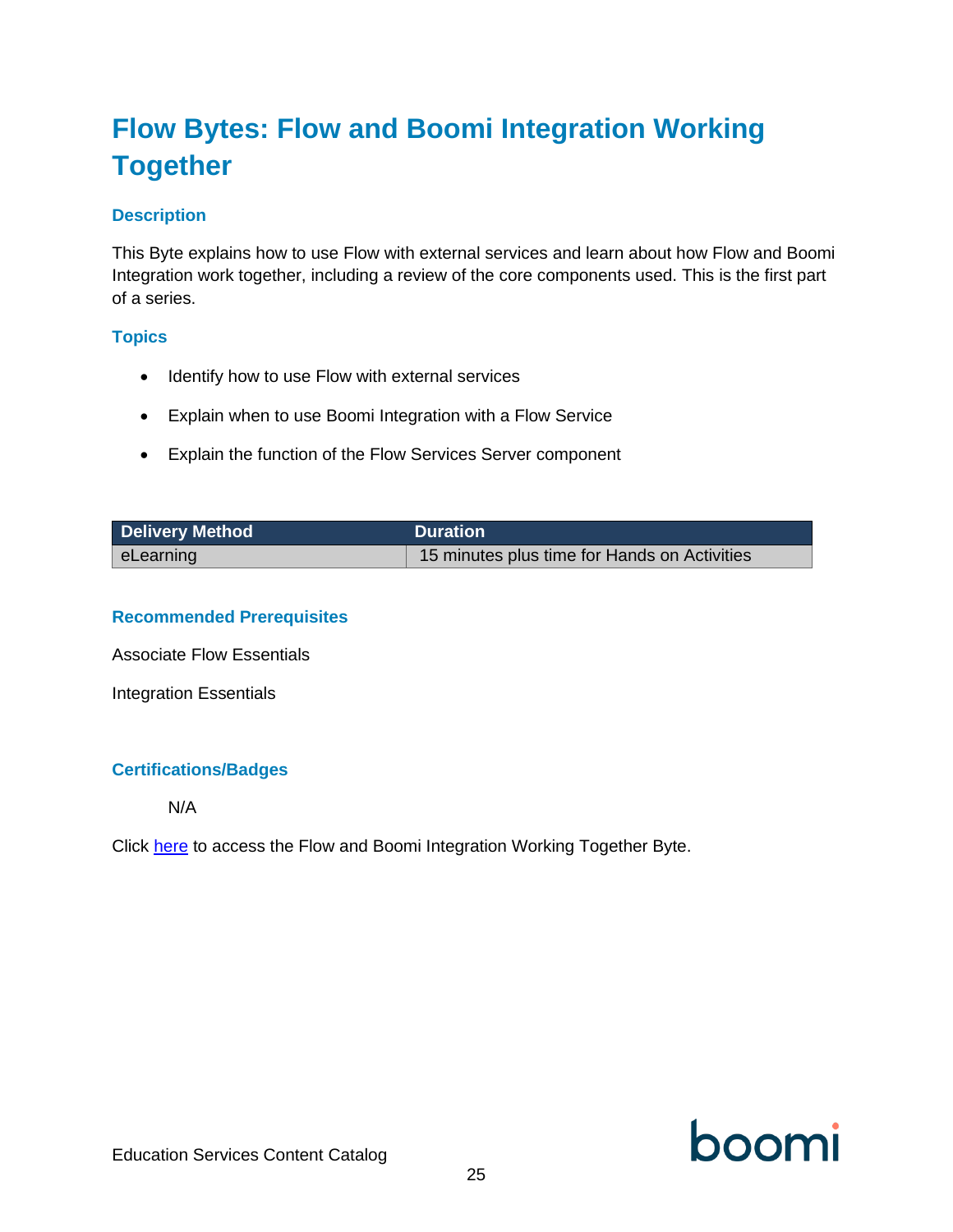### <span id="page-29-0"></span>**API Bytes-API Byte -JWT Auth using Microsoft Azure as IdP**

#### **Description**

This byte covers using Microsoft Azure as an IdP.

#### **Topics**

- Register Applications in Microsoft Azure.
- Configure Microsoft Azure as an IdP and use it to authenticate an API connection.
- Configure the authentication source in Boomi.
- Test the connection by making an API call.

| <b>Delivery Method</b> | <b>Duration</b> |
|------------------------|-----------------|
| eLearning              | 15-20 minutes   |

#### **Recommended Prerequisites**

Boomi API Management

#### **Certifications/Badges**

N/A

Click [here](https://train.boomi.com/courses/129a6d20-fd38-4b49-acf7-003551dda9d3) to access the JWT Auth using Microsoft Azure as IdP byte.